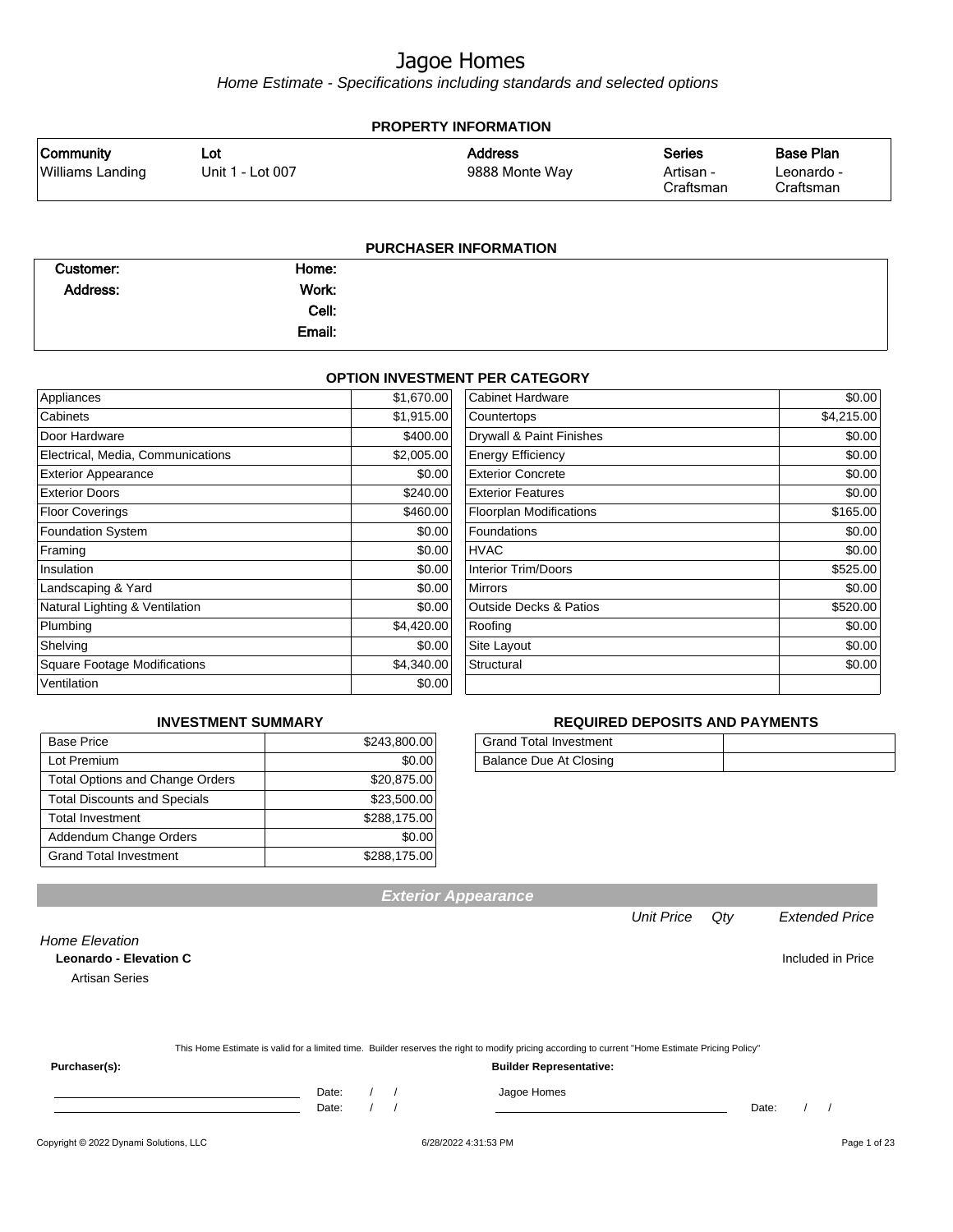|                                                                   |                                                                                                                  | <b>PROPERTY INFORMATION</b>                                                                                                                                                        |                                         |     |                                             |
|-------------------------------------------------------------------|------------------------------------------------------------------------------------------------------------------|------------------------------------------------------------------------------------------------------------------------------------------------------------------------------------|-----------------------------------------|-----|---------------------------------------------|
| Community<br>Williams Landing                                     | Lot<br>Unit 1 - Lot 007                                                                                          | <b>Address</b><br>9888 Monte Way                                                                                                                                                   | <b>Series</b><br>Artisan -<br>Craftsman |     | <b>Base Plan</b><br>Leonardo -<br>Craftsman |
|                                                                   |                                                                                                                  | <b>Exterior Appearance</b>                                                                                                                                                         |                                         |     |                                             |
|                                                                   |                                                                                                                  |                                                                                                                                                                                    | <b>Unit Price</b>                       | Qty | <b>Extended Price</b>                       |
| <b>Cultured Stone</b><br><b>Cultured Stone</b>                    |                                                                                                                  |                                                                                                                                                                                    |                                         |     | Included in Price                           |
| Color                                                             |                                                                                                                  |                                                                                                                                                                                    |                                         |     |                                             |
|                                                                   | Selected Color: Ledgestone Wheat                                                                                 |                                                                                                                                                                                    |                                         |     | Included in Price                           |
|                                                                   |                                                                                                                  | <b>Foundation System</b>                                                                                                                                                           |                                         |     |                                             |
|                                                                   |                                                                                                                  |                                                                                                                                                                                    | <b>Unit Price</b>                       | Qty | <b>Extended Price</b>                       |
| <b>Foundation System</b>                                          |                                                                                                                  |                                                                                                                                                                                    |                                         |     |                                             |
| <b>Insulated Concrete Slab</b>                                    |                                                                                                                  |                                                                                                                                                                                    |                                         |     | Included in Price                           |
|                                                                   |                                                                                                                  | <b>Energy Efficiency</b>                                                                                                                                                           |                                         |     |                                             |
|                                                                   |                                                                                                                  |                                                                                                                                                                                    | <b>Unit Price</b>                       | Qty | <b>Extended Price</b>                       |
| <b>HERS Rating</b>                                                | <b>HERS Rated Home (Less than 85 Score)</b>                                                                      |                                                                                                                                                                                    |                                         |     | Included in Price                           |
|                                                                   | Note - Jagoe Homes receives all applicable rebates for energy efficiency, utilities,                             |                                                                                                                                                                                    |                                         |     |                                             |
|                                                                   | manufacturers, etc. Rebates have been reflected as a discount in Base Price of Home                              |                                                                                                                                                                                    |                                         |     |                                             |
|                                                                   |                                                                                                                  | <b>Square Footage Modifications</b>                                                                                                                                                |                                         |     |                                             |
|                                                                   |                                                                                                                  |                                                                                                                                                                                    | <b>Unit Price</b>                       | Qty | <b>Extended Price</b>                       |
|                                                                   | Owner's Suite & Owner's Closet - 2' Expansion in Depth<br>Owner's Suite & Owner's Closet - 2' Expansion in Depth |                                                                                                                                                                                    |                                         |     | \$4,340.00                                  |
|                                                                   |                                                                                                                  | <b>Floorplan Modifications</b>                                                                                                                                                     |                                         |     |                                             |
|                                                                   |                                                                                                                  |                                                                                                                                                                                    | <b>Unit Price</b>                       | Qty | <b>Extended Price</b>                       |
| <b>Floorplan Modifications</b><br>12" Shelving will be removed    | Convert Hallway Coat Closet into Pantry, Includes 5 Runs of 16" Wire Shelving                                    |                                                                                                                                                                                    |                                         |     | \$165.00                                    |
|                                                                   |                                                                                                                  | <b>Structural</b>                                                                                                                                                                  |                                         |     |                                             |
|                                                                   |                                                                                                                  |                                                                                                                                                                                    | <b>Unit Price</b>                       | Qty | <b>Extended Price</b>                       |
| Concrete Slab<br>Barrier, Termite Warranty 1 year                 | Concrete Slab 4" thick (avg), 3500 psi, Slab fill 6" minimum, 6 mil polyethylene Vapor                           |                                                                                                                                                                                    |                                         |     | Included in Price                           |
| <b>Foundation Block</b><br><b>Foundation Block Size 8"x8"x16"</b> |                                                                                                                  |                                                                                                                                                                                    |                                         |     | Included in Price                           |
| <b>Foundation Drain</b>                                           | <b>Foundation Drain - Gravel French Drain</b>                                                                    |                                                                                                                                                                                    |                                         |     | Included in Price                           |
| Purchaser(s):                                                     |                                                                                                                  | This Home Estimate is valid for a limited time. Builder reserves the right to modify pricing according to current "Home Estimate Pricing Policy"<br><b>Builder Representative:</b> |                                         |     |                                             |
|                                                                   | Date:<br>the control of the control of the control of the control of the control of<br>$\sqrt{ }$<br>Date:       | Jagoe Homes<br>$\left  \right $<br>$\sqrt{ }$                                                                                                                                      |                                         |     | $\sqrt{ }$<br>Date:<br>$\prime$             |
| Copyright © 2022 Dynami Solutions, LLC                            |                                                                                                                  | 6/28/2022 4:31:53 PM                                                                                                                                                               |                                         |     | Page 2 of 23                                |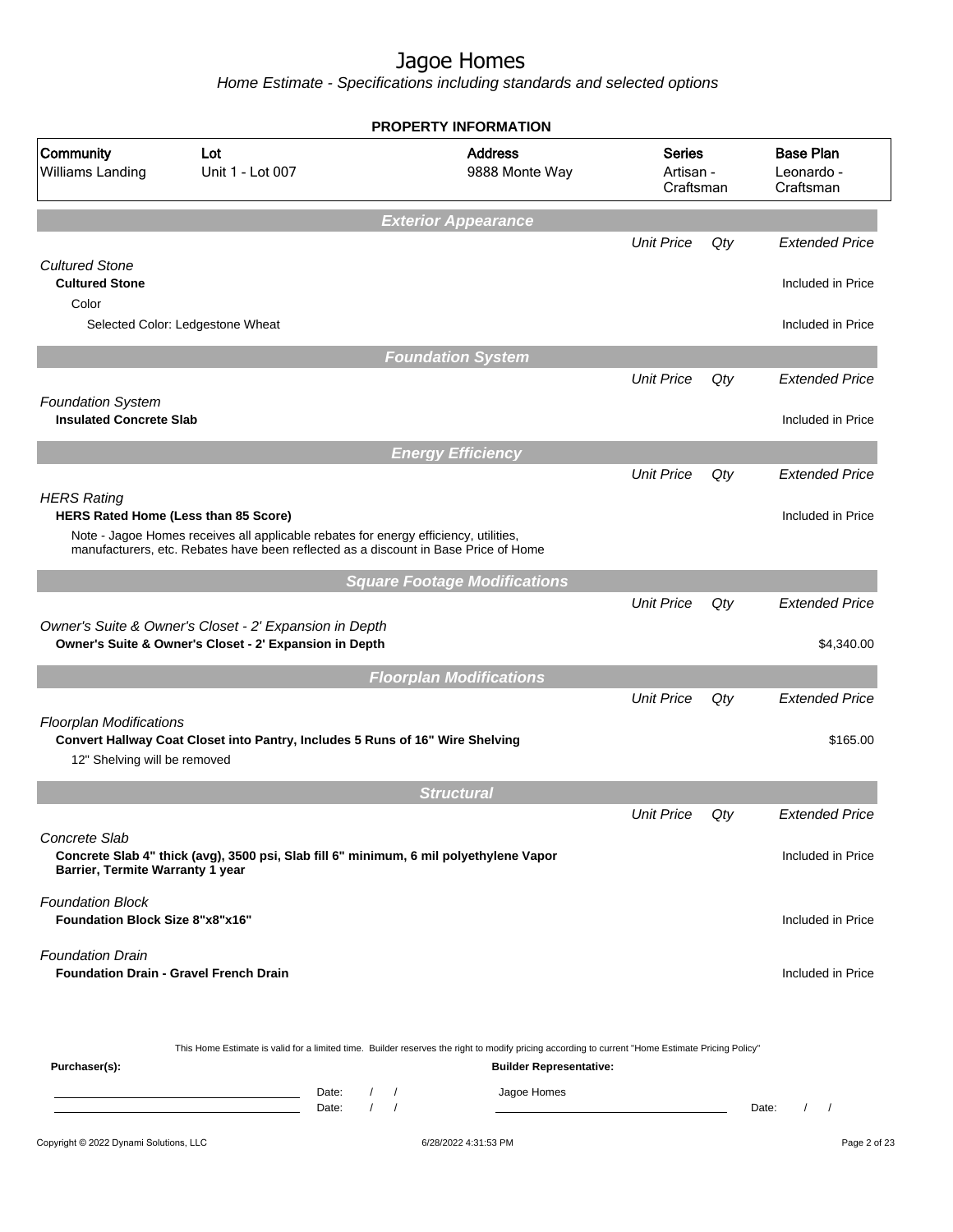Home Estimate - Specifications including standards and selected options

| <b>PROPERTY INFORMATION</b>                                                                    |                                  |     |                                             |
|------------------------------------------------------------------------------------------------|----------------------------------|-----|---------------------------------------------|
| <b>Address</b><br>9888 Monte Way                                                               | Series<br>Artisan -<br>Craftsman |     | <b>Base Plan</b><br>Leonardo -<br>Craftsman |
| <b>Outside Decks &amp; Patios</b>                                                              |                                  |     |                                             |
|                                                                                                | <b>Unit Price</b>                | Qty | <b>Extended Price</b>                       |
|                                                                                                |                                  |     | \$520.00                                    |
|                                                                                                |                                  |     | Included in Price                           |
|                                                                                                |                                  |     |                                             |
|                                                                                                | <b>Unit Price</b>                | Qty | <b>Extended Price</b>                       |
| Consult with Design Coordinator for Glass Pattern, Door Handle, and Paint Selections.          |                                  |     | \$240.00                                    |
|                                                                                                |                                  |     |                                             |
|                                                                                                |                                  |     | Included in Price                           |
|                                                                                                |                                  |     | Included in Price                           |
|                                                                                                |                                  |     |                                             |
|                                                                                                |                                  |     | Included in Price                           |
|                                                                                                |                                  |     | Included in Price                           |
| HD Steel Smooth Full Glass 3/0 Door. Exterior door paint to be selected. Interior of door will |                                  |     |                                             |
|                                                                                                |                                  |     | \$0.00                                      |
|                                                                                                |                                  |     |                                             |
|                                                                                                |                                  |     | Included in Price                           |
|                                                                                                |                                  |     |                                             |

This Home Estimate is valid for a limited time. Builder reserves the right to modify pricing according to current "Home Estimate Pricing Policy"

**Purchaser(s): Builder Representative:** Date: / / Jagoe Homes<br>Date: / / Jagoe Homes Date: / / Date: / /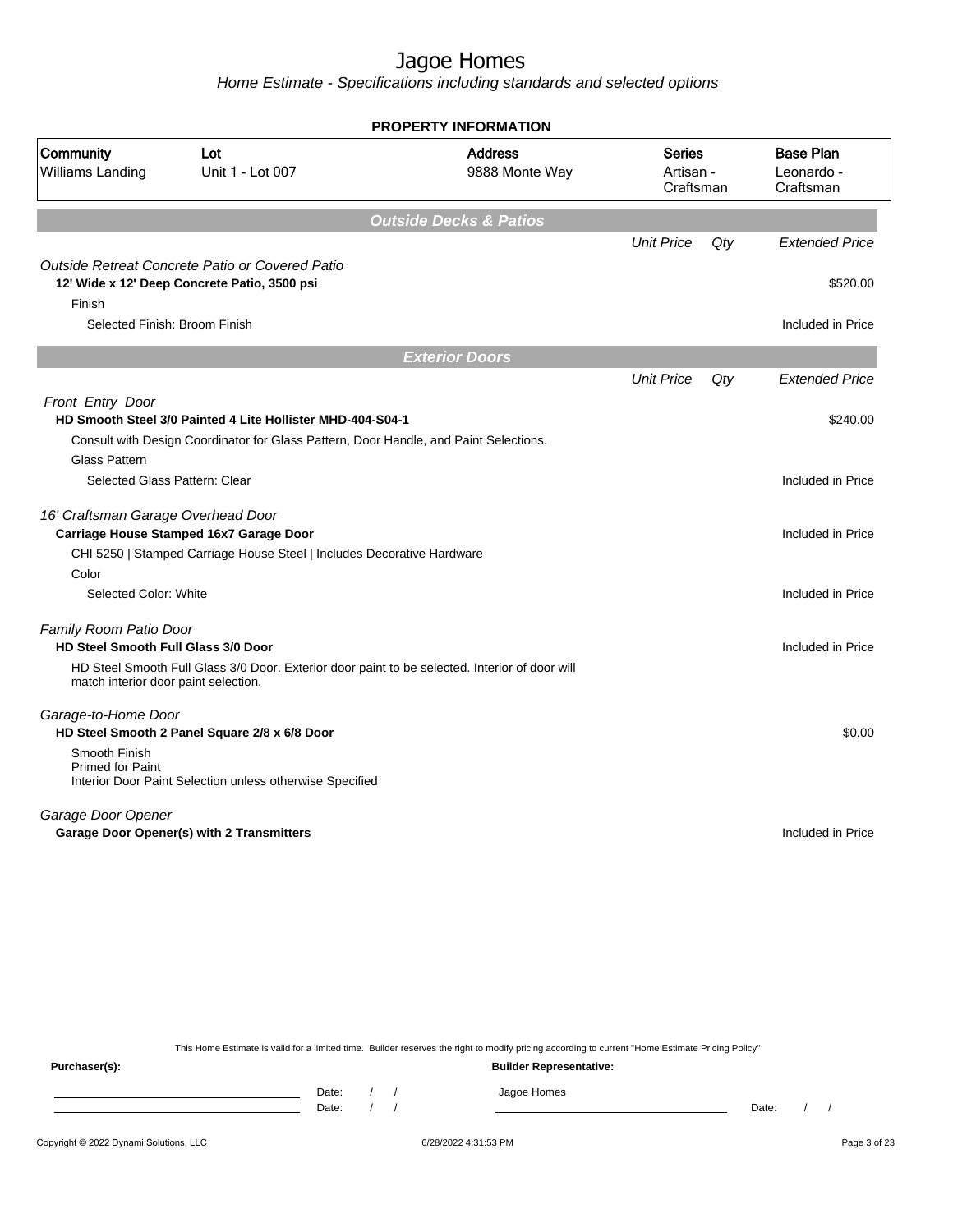Home Estimate - Specifications including standards and selected options

|                                              |                                                                                                                                        | <b>PROPERTY INFORMATION</b>                                                                    |                                         |     |                                             |  |
|----------------------------------------------|----------------------------------------------------------------------------------------------------------------------------------------|------------------------------------------------------------------------------------------------|-----------------------------------------|-----|---------------------------------------------|--|
| Community<br>Williams Landing                | Lot<br>Unit 1 - Lot 007                                                                                                                | <b>Address</b><br>9888 Monte Way                                                               | <b>Series</b><br>Artisan -<br>Craftsman |     | <b>Base Plan</b><br>Leonardo -<br>Craftsman |  |
|                                              |                                                                                                                                        | <b>Natural Lighting &amp; Ventilation</b>                                                      |                                         |     |                                             |  |
|                                              |                                                                                                                                        |                                                                                                | <b>Unit Price</b>                       | Qty | <b>Extended Price</b>                       |  |
| <b>Entire Home Windows</b>                   |                                                                                                                                        |                                                                                                |                                         |     |                                             |  |
|                                              | Vinyl Low E Single Hung Window w/ GBG & Half Screen                                                                                    |                                                                                                |                                         |     | Included in Price                           |  |
| confirm with New Home Consultant.            | Vinyl Low E Single Hung Window w/ GBG & Half Screen. Glass is Clear unless otherwise                                                   | noted. Grilles are between the glass. Grille patterns will differ based on Home Series. Please |                                         |     |                                             |  |
| <b>Window Color</b>                          |                                                                                                                                        |                                                                                                |                                         |     |                                             |  |
|                                              | Selected Window Color: White Exterior/White Interior                                                                                   |                                                                                                |                                         |     | Included in Price                           |  |
| <b>Entire Home Extended Jambs and Casing</b> | Extended Jambs and Casing (No Window Stool) Package for Windows                                                                        |                                                                                                |                                         |     | Included in Price                           |  |
|                                              | Includes extended jambs and casing on all additional windows                                                                           |                                                                                                |                                         |     |                                             |  |
|                                              |                                                                                                                                        |                                                                                                |                                         |     |                                             |  |
|                                              | <b>Extended Jambs and Casing for Additional Windows</b>                                                                                |                                                                                                |                                         |     |                                             |  |
|                                              | <b>Extended Jambs and Casing (No Window Stool) Package for Windows</b><br>Includes extended jambs and casing on all additional windows |                                                                                                |                                         |     | Included in Price                           |  |
|                                              |                                                                                                                                        |                                                                                                |                                         |     |                                             |  |
|                                              |                                                                                                                                        | <b>Exterior Concrete</b>                                                                       |                                         |     |                                             |  |
|                                              |                                                                                                                                        |                                                                                                | <b>Unit Price</b>                       | Qty | <b>Extended Price</b>                       |  |
| <b>Exterior Concrete Driveway</b>            |                                                                                                                                        |                                                                                                |                                         |     |                                             |  |
|                                              | Driveway/Parking Double Garage: 16' 3" wide, 3500 psi                                                                                  |                                                                                                |                                         |     | Included in Price                           |  |
| Finish                                       |                                                                                                                                        |                                                                                                |                                         |     |                                             |  |
| Selected Finish: Broom Finish                |                                                                                                                                        |                                                                                                |                                         |     | Included in Price                           |  |
|                                              | Exterior Concrete - Front Porch & Sidewalk                                                                                             |                                                                                                |                                         |     |                                             |  |
|                                              | Exterior Concrete - Front Porch & Sidewalk, 3500 psi                                                                                   |                                                                                                |                                         |     | Included in Price                           |  |
| Finish                                       |                                                                                                                                        |                                                                                                |                                         |     |                                             |  |
| Selected Finish: Broom Finish                |                                                                                                                                        |                                                                                                |                                         |     | Included in Price                           |  |
|                                              |                                                                                                                                        |                                                                                                |                                         |     |                                             |  |
| <b>Exterior Concrete - City Sidewalk</b>     |                                                                                                                                        |                                                                                                |                                         |     |                                             |  |
|                                              | Exterior Concrete - City Sidewalk, 3500 psi, Broom Finish                                                                              |                                                                                                |                                         |     | Included in Price                           |  |
|                                              |                                                                                                                                        | <b>Exterior Features</b>                                                                       |                                         |     |                                             |  |
|                                              |                                                                                                                                        |                                                                                                | <b>Unit Price</b>                       | Qty | <b>Extended Price</b>                       |  |
| <b>Exterior Siding</b>                       |                                                                                                                                        |                                                                                                |                                         |     |                                             |  |
|                                              | Exterior Portfolio - Double 4" Vinyl Siding                                                                                            |                                                                                                |                                         |     | Included in Price                           |  |
| Color                                        |                                                                                                                                        |                                                                                                |                                         |     |                                             |  |
| Selected Color: Clay                         |                                                                                                                                        |                                                                                                |                                         |     | Included in Price                           |  |
|                                              |                                                                                                                                        |                                                                                                |                                         |     |                                             |  |
|                                              |                                                                                                                                        |                                                                                                |                                         |     |                                             |  |

This Home Estimate is valid for a limited time. Builder reserves the right to modify pricing according to current "Home Estimate Pricing Policy" **Purchaser(s): Builder Representative:** Date: / / Jagoe Homes<br>Date: / / Jagoe Homes Date: / / **Date: / / 2006** Date: / / / Date: / / / Date: / / / 2006 Date: / / / 2006 Date: / / / 2006 Date: / / / 2006 Date: / / / 2007 Date: / / / 2007 Date: / / / 2007 Date: / / / 2007 Date: / / / 2007 Date: / / / 2007 D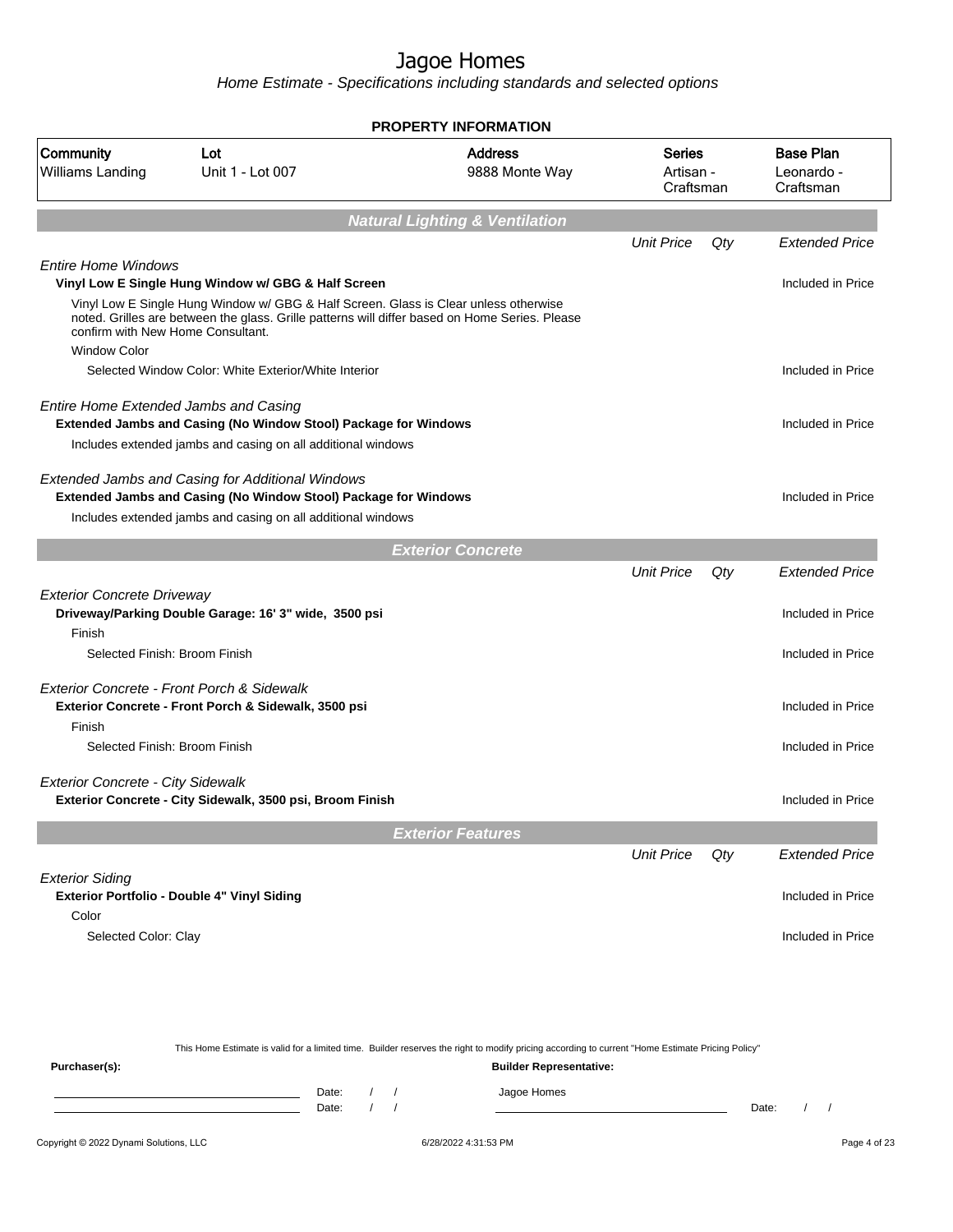Home Estimate - Specifications including standards and selected options

|                                                                                 |                                                                                                                                                                       | <b>PROPERTY INFORMATION</b>      |                                         |     |                                             |
|---------------------------------------------------------------------------------|-----------------------------------------------------------------------------------------------------------------------------------------------------------------------|----------------------------------|-----------------------------------------|-----|---------------------------------------------|
| Community<br>Williams Landing                                                   | Lot<br>Unit 1 - Lot 007                                                                                                                                               | <b>Address</b><br>9888 Monte Way | <b>Series</b><br>Artisan -<br>Craftsman |     | <b>Base Plan</b><br>Leonardo -<br>Craftsman |
|                                                                                 |                                                                                                                                                                       | <b>Exterior Features</b>         |                                         |     |                                             |
|                                                                                 |                                                                                                                                                                       |                                  | <b>Unit Price</b>                       | Qty | <b>Extended Price</b>                       |
| Exterior Bracket/Corbel<br>Exterior Bracket(s), Corbel(s) Painted<br>Color      |                                                                                                                                                                       |                                  |                                         |     | Included in Price                           |
|                                                                                 | Selected Color: SW7006 Extra White (White Coordinate)                                                                                                                 |                                  |                                         |     | Included in Price                           |
| Garage Door Header, Stained<br><b>Garage Door Header, Stained</b>               |                                                                                                                                                                       |                                  |                                         |     | Included in Price                           |
| <b>Stain Color</b>                                                              |                                                                                                                                                                       |                                  |                                         |     |                                             |
|                                                                                 | Selected Stain Color: SW Woodscapes Acrylic SW3021 Spicewood                                                                                                          |                                  |                                         |     | Included in Price                           |
| <b>Exterior Decorative Siding</b><br><b>Exterior Portfolio Perfection Shake</b> |                                                                                                                                                                       |                                  |                                         |     | Included in Price                           |
| Color                                                                           | Perfection shingles have a more finished appearance than a hand-split shake. They are<br>patterned from #1 Red Cedar and offer a cleaner and more uniform appearance. |                                  |                                         |     |                                             |
| Selected Color: Clay                                                            |                                                                                                                                                                       |                                  |                                         |     | Included in Price                           |
| <b>Exterior Special Trim Areas</b><br>color selected.                           | Aluminum Wrapped Trim: Window Trim, Beams, Rake/Fascia, etc. Color will match Soffit<br>See plan for details. Color will match Soffit Color Selected.                 |                                  |                                         |     | Included in Price                           |
| <b>Exterior Vinyl Corner Trim(s)</b>                                            |                                                                                                                                                                       |                                  |                                         |     |                                             |
| <b>Vinyl Corner Trim(s)</b>                                                     |                                                                                                                                                                       |                                  |                                         |     | Included in Price                           |
| Color                                                                           |                                                                                                                                                                       |                                  |                                         |     |                                             |
| Selected Color: White                                                           |                                                                                                                                                                       |                                  |                                         |     | Included in Price                           |
| Fascia<br><b>Fascia Aluminum</b>                                                | Color will match Soffit Color Selected                                                                                                                                |                                  |                                         |     | Included in Price                           |
| Soffit<br><b>Soffit - Continuous Perforated Vinyl</b>                           |                                                                                                                                                                       |                                  |                                         |     | Included in Price                           |
| Color                                                                           |                                                                                                                                                                       |                                  |                                         |     |                                             |
| Selected Color: White                                                           |                                                                                                                                                                       |                                  |                                         |     | Included in Price                           |
| Gutter                                                                          |                                                                                                                                                                       |                                  |                                         |     |                                             |
| Gutters Aluminum 5" (.027 gauge)                                                |                                                                                                                                                                       |                                  |                                         |     | Included in Price                           |
| Color                                                                           |                                                                                                                                                                       |                                  |                                         |     |                                             |
| Selected Color: White                                                           |                                                                                                                                                                       |                                  |                                         |     | Included in Price                           |
|                                                                                 |                                                                                                                                                                       |                                  |                                         |     |                                             |

This Home Estimate is valid for a limited time. Builder reserves the right to modify pricing according to current "Home Estimate Pricing Policy"

**Purchaser(s): Builder Representative:** Date: / / Jagoe Homes<br>Date: / / Jagoe Homes Date: / / **Date: / / 2006** Date: / / / Date: / / / Date: / / / 2006 Date: / / / 2006 Date: / / / 2006 Date: / / / 2006 Date: / / / 2007 Date: / / / 2007 Date: / / / 2007 Date: / / / 2007 Date: / / / 2007 Date: / / / 2007 D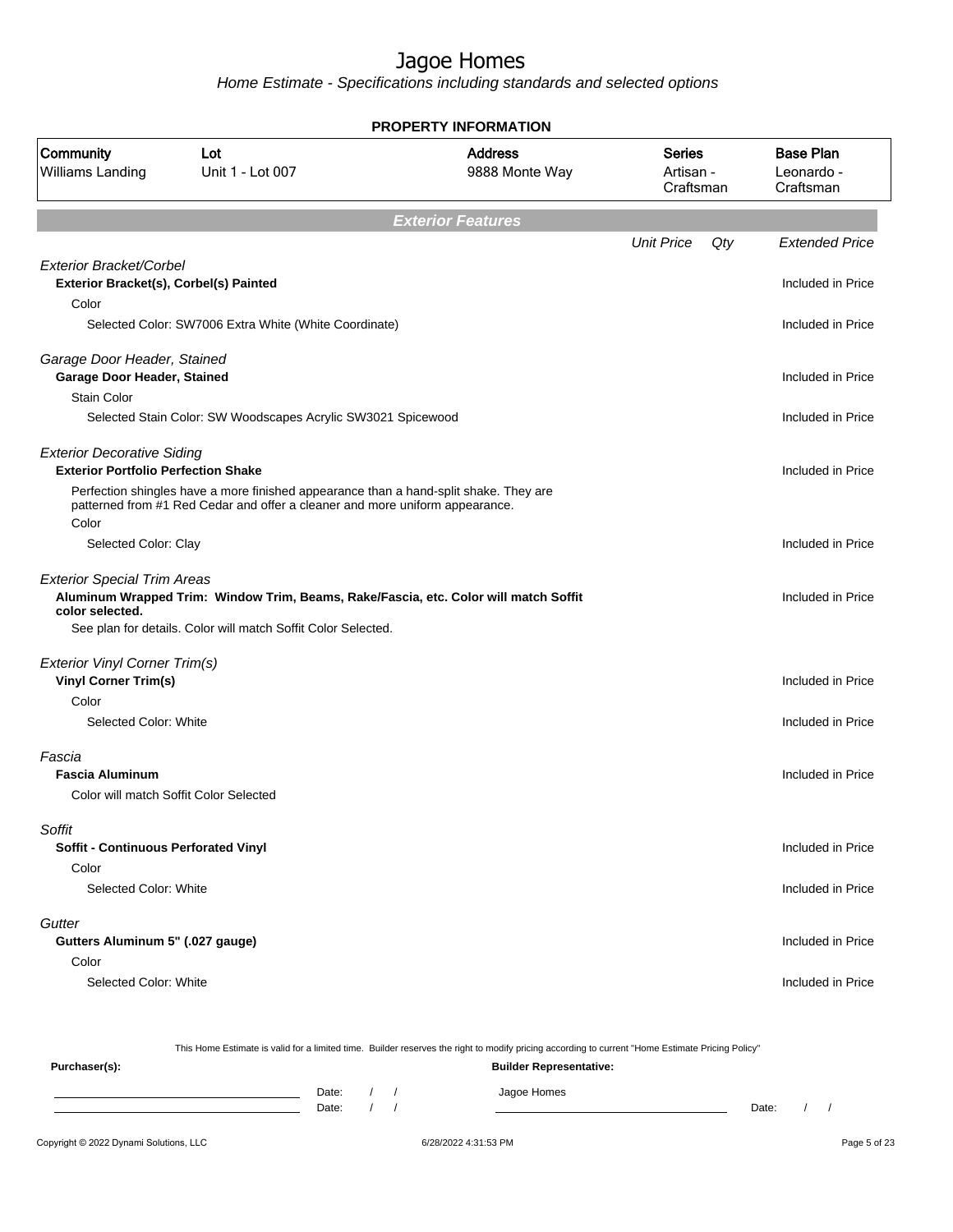Home Estimate - Specifications including standards and selected options

|                                                                                        |                                                                 | <b>PROPERTY INFORMATION</b>      |                                         |     |                                             |
|----------------------------------------------------------------------------------------|-----------------------------------------------------------------|----------------------------------|-----------------------------------------|-----|---------------------------------------------|
| Community<br>Williams Landing                                                          | Lot<br>Unit 1 - Lot 007                                         | <b>Address</b><br>9888 Monte Way | <b>Series</b><br>Artisan -<br>Craftsman |     | <b>Base Plan</b><br>Leonardo -<br>Craftsman |
|                                                                                        |                                                                 | <b>Exterior Features</b>         |                                         |     |                                             |
| Downspout                                                                              |                                                                 |                                  | <b>Unit Price</b>                       | Qty | <b>Extended Price</b>                       |
| Downspouts Aluminum 3" x 2" (.027 gauge)                                               |                                                                 |                                  |                                         |     | Included in Price                           |
| Splash Block<br>Splash Blocks 24" precast concrete                                     |                                                                 |                                  |                                         |     | Included in Price                           |
| <b>Front Porch Post</b>                                                                | Wood Porch Post & Bracket Size & Type per plan, Stained         |                                  |                                         |     | Included in Price                           |
| <b>Stain Color</b>                                                                     | Selected Stain Color: SW Woodscapes Acrylic SW3021 Spicewood    |                                  |                                         |     | Included in Price                           |
| Flashing<br><b>Flashing see Plan Detail</b>                                            |                                                                 |                                  |                                         |     | Included in Price                           |
|                                                                                        |                                                                 | Roofing                          |                                         |     |                                             |
|                                                                                        |                                                                 |                                  | <b>Unit Price</b>                       | Qty | <b>Extended Price</b>                       |
| <b>Roof Felt</b>                                                                       | Synthetic Underlayment or Felt, Aluminum Drip Edge              |                                  |                                         |     | Included in Price                           |
| <b>Roof Shingles</b><br>30 Year GAF Dimensional Roof Shingles                          |                                                                 |                                  |                                         |     | Included in Price                           |
| Roofing Color                                                                          | Selected Roofing Color: Weathered Wood                          |                                  |                                         |     | Included in Price                           |
| Roof Valley Material<br>Ice and Water Shield or Equivalent                             |                                                                 |                                  |                                         |     | Included in Price                           |
|                                                                                        |                                                                 | <b>Insulation</b>                |                                         |     |                                             |
|                                                                                        |                                                                 |                                  | <b>Unit Price</b>                       | Qty | <b>Extended Price</b>                       |
| <b>Entire Home Foundation Insulation</b><br>Foundation Perimeter 1"x24" Styrofoam R5.0 |                                                                 |                                  |                                         |     | Included in Price                           |
| Living Area Wall Insulation                                                            | Living Area Walls R15 Fiberglass Blown-In &/or Batt Wall System |                                  |                                         |     | Included in Price                           |
| Living Area Ceiling Insulation                                                         | Living Area Flat Ceiling R38 (Average) Blown-In Fiberglass      |                                  |                                         |     | Included in Price                           |

This Home Estimate is valid for a limited time. Builder reserves the right to modify pricing according to current "Home Estimate Pricing Policy"

**Purchaser(s): Builder Representative:** Date: / / Jagoe Homes<br>Date: / / Jagoe Homes Date: / / **Date: / / 2006** Date: / / / Date: / / / Date: / / / 2006 Date: / / / 2006 Date: / / / 2006 Date: / / / 2006 Date: / / / 2007 Date: / / / 2007 Date: / / / 2007 Date: / / / 2007 Date: / / / 2007 Date: / / / 2007 D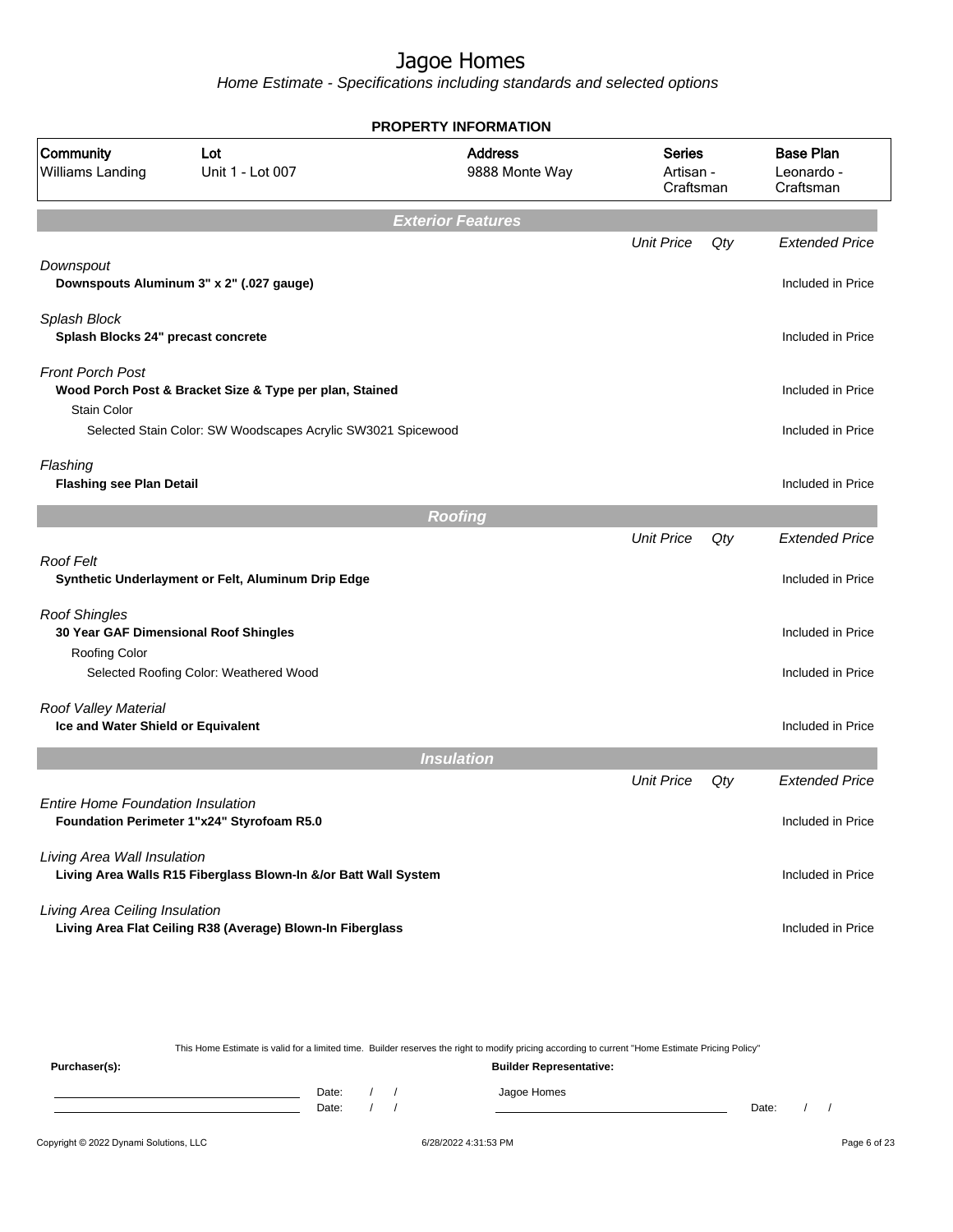| <b>PROPERTY INFORMATION</b>                                                          |                                                                                                                                      |                                                                                                  |                                         |     |                                             |  |
|--------------------------------------------------------------------------------------|--------------------------------------------------------------------------------------------------------------------------------------|--------------------------------------------------------------------------------------------------|-----------------------------------------|-----|---------------------------------------------|--|
| Community<br>Williams Landing                                                        | Lot<br>Unit 1 - Lot 007                                                                                                              | <b>Address</b><br>9888 Monte Way                                                                 | <b>Series</b><br>Artisan -<br>Craftsman |     | <b>Base Plan</b><br>Leonardo -<br>Craftsman |  |
| <b>Drywall &amp; Paint Finishes</b>                                                  |                                                                                                                                      |                                                                                                  |                                         |     |                                             |  |
|                                                                                      |                                                                                                                                      |                                                                                                  | <b>Unit Price</b>                       | Qty | <b>Extended Price</b>                       |  |
| Interior Home Wall Finish                                                            | 1/2" Drywall   Finished, Primed, & Painted Smooth                                                                                    |                                                                                                  |                                         |     | Included in Price                           |  |
| <b>Interior Home Ceiling Finish</b>                                                  | 1/2" Structural Drywall or 5/8" Drywall   Textured                                                                                   |                                                                                                  |                                         |     | Included in Price                           |  |
|                                                                                      | 1/2in Structural or 5/8in Drywall   Stomped Texture   White                                                                          |                                                                                                  |                                         |     |                                             |  |
| Garage Drywall and Finish Application                                                | Two Car Garage   Drywall, Prime, & Paint                                                                                             |                                                                                                  |                                         |     | Included in Price                           |  |
|                                                                                      | Entire Home Paint Color used unless otherwise specified under Additional Paint Color                                                 |                                                                                                  |                                         |     |                                             |  |
| <b>Unfinished Drywall</b>                                                            | Mechanical Area around Furnace & Water Heater                                                                                        |                                                                                                  |                                         |     | Included in Price                           |  |
| <b>Interior Wall Surfaces Paint</b><br><b>Sherwin Williams Duration Latex   Flat</b> |                                                                                                                                      |                                                                                                  |                                         |     | Included in Price                           |  |
|                                                                                      | Flat - A non-reflective appearance that helps hide surface blemishes, making walls look<br>smooth. Cleans easily with a damp sponge. |                                                                                                  |                                         |     |                                             |  |
|                                                                                      | walls smooth and washable without color loss.                                                                                        | Matte- This finish is great for hiding surface imperfections, while its angular shine helps make |                                         |     |                                             |  |
|                                                                                      | Color Requests outside of Available Personal Options will be subject to approval.                                                    |                                                                                                  |                                         |     |                                             |  |
| Color                                                                                | Selected Color: SW7043 Worldly Gray                                                                                                  |                                                                                                  |                                         |     | Included in Price                           |  |
| Sheen<br>Selected Sheen: Flat                                                        |                                                                                                                                      |                                                                                                  |                                         |     | Included in Price                           |  |
| <b>Interior Trim Paint</b>                                                           |                                                                                                                                      |                                                                                                  |                                         |     |                                             |  |
| Color                                                                                | Sherwin Williams ProClassic Waterborne Acrylic   Semi-Gloss                                                                          |                                                                                                  |                                         |     | Included in Price                           |  |
|                                                                                      | Selected Color: SW7006 Extra White                                                                                                   |                                                                                                  |                                         |     | Included in Price                           |  |
| <b>Interior Door Paint</b>                                                           |                                                                                                                                      |                                                                                                  |                                         |     |                                             |  |
| Color                                                                                | Sherwin Williams ProClassic Waterborne Acrylic   Semi-Gloss                                                                          |                                                                                                  |                                         |     | \$0.00                                      |  |
|                                                                                      | Selected Color: SW7006 Extra White                                                                                                   |                                                                                                  |                                         |     | Included in Price                           |  |
|                                                                                      |                                                                                                                                      |                                                                                                  |                                         |     |                                             |  |

|               |       |  | This Home Estimate is valid for a limited time. Builder reserves the right to modify pricing according to current "Home Estimate Pricing Policy" |       |  |
|---------------|-------|--|--------------------------------------------------------------------------------------------------------------------------------------------------|-------|--|
| Purchaser(s): |       |  | <b>Builder Representative:</b>                                                                                                                   |       |  |
|               | Date: |  | Jagoe Homes                                                                                                                                      |       |  |
|               | Date: |  |                                                                                                                                                  | Date: |  |
|               |       |  |                                                                                                                                                  |       |  |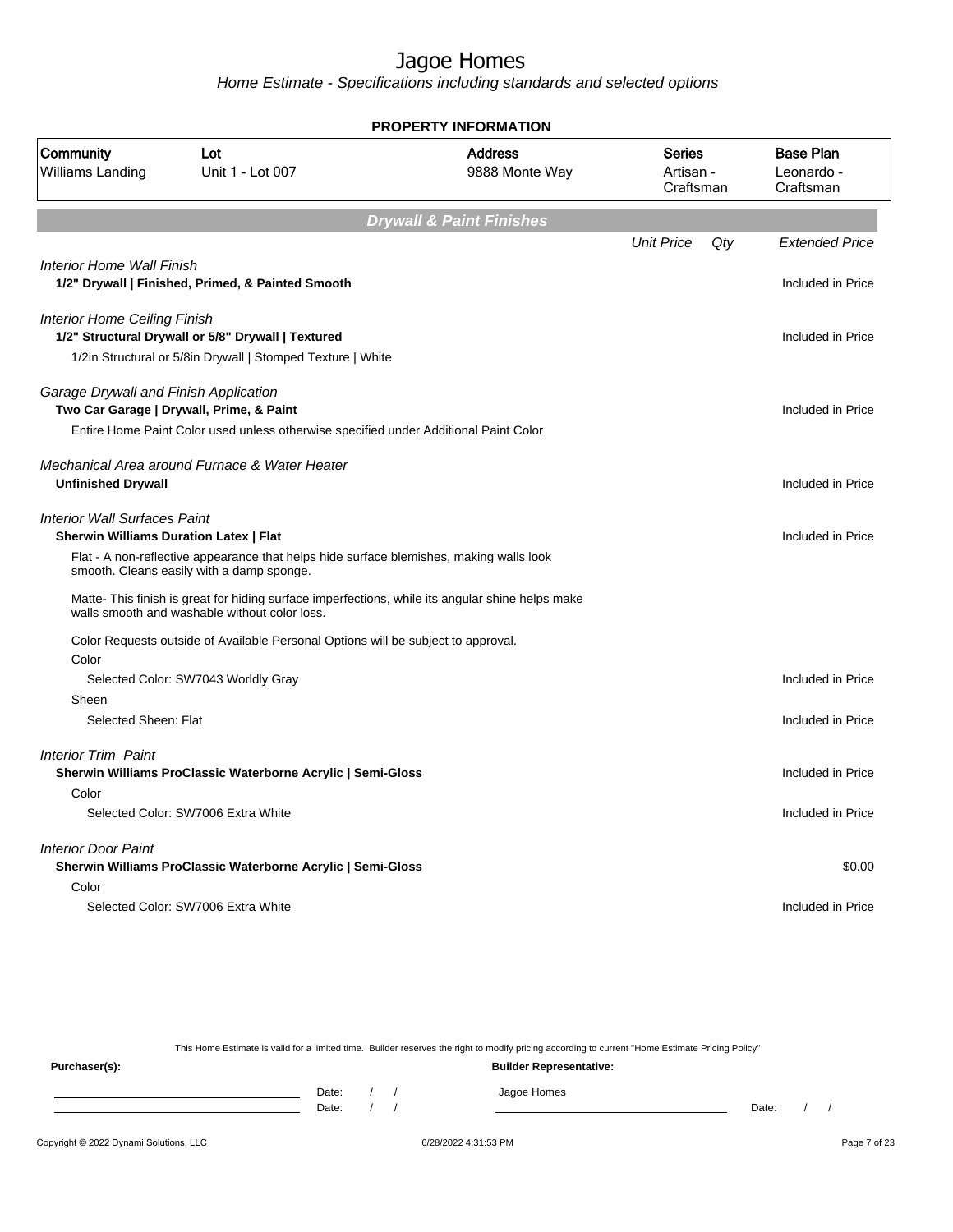Home Estimate - Specifications including standards and selected options

|                                                                                                  |                                                                                                                                                                                                                                              | <b>PROPERTY INFORMATION</b>                                                                                                                      |                                  |     |                                             |
|--------------------------------------------------------------------------------------------------|----------------------------------------------------------------------------------------------------------------------------------------------------------------------------------------------------------------------------------------------|--------------------------------------------------------------------------------------------------------------------------------------------------|----------------------------------|-----|---------------------------------------------|
| Community<br>Williams Landing                                                                    | Lot<br>Unit 1 - Lot 007                                                                                                                                                                                                                      | <b>Address</b><br>9888 Monte Way                                                                                                                 | Series<br>Artisan -<br>Craftsman |     | <b>Base Plan</b><br>Leonardo -<br>Craftsman |
|                                                                                                  |                                                                                                                                                                                                                                              | <b>Drywall &amp; Paint Finishes</b>                                                                                                              |                                  |     |                                             |
|                                                                                                  |                                                                                                                                                                                                                                              |                                                                                                                                                  | <b>Unit Price</b>                | Qty | <b>Extended Price</b>                       |
| <b>Exterior Door Paint</b><br><b>Exterior Door Color   Latex</b><br>painted Interior Trim Color. | Paint color for all HINGED Exterior Doors, Including Front Door. Interior of door will be                                                                                                                                                    |                                                                                                                                                  |                                  |     | Included in Price                           |
| Color                                                                                            | Color Requests outside of Available Personal Options will be subject to approval.                                                                                                                                                            |                                                                                                                                                  |                                  |     |                                             |
|                                                                                                  | Selected Color: SW7006 Extra White                                                                                                                                                                                                           |                                                                                                                                                  |                                  |     | Included in Price                           |
|                                                                                                  |                                                                                                                                                                                                                                              | <b>Interior Trim/Doors</b>                                                                                                                       |                                  |     |                                             |
|                                                                                                  |                                                                                                                                                                                                                                              |                                                                                                                                                  | <b>Unit Price</b>                | Qty | <b>Extended Price</b>                       |
| <b>Entire Home Interior Doors</b><br>Smooth Finish<br><b>Primed for Paint</b>                    | Interior Door Units, Hollow Core, 6/8 Tall, 2 Panel Square, Smooth                                                                                                                                                                           |                                                                                                                                                  |                                  |     | \$0.00                                      |
| Baseboard 4 1/4"                                                                                 | Entire Home Craftsman Style Trim Package<br>Craftsman Interior Flat Door Casing 3 1/2", Interior Flat Window Trim 3 1/2", Interior Flat<br>Door & Window Casing: 3 1/2" 1015M   Base: 4 1/4"<br>Base installed in Finished Living Areas Only |                                                                                                                                                  |                                  |     | \$525.00                                    |
|                                                                                                  |                                                                                                                                                                                                                                              | <b>Door Hardware</b>                                                                                                                             |                                  |     |                                             |
|                                                                                                  |                                                                                                                                                                                                                                              |                                                                                                                                                  | <b>Unit Price</b>                | Qty | <b>Extended Price</b>                       |
| <b>Front Door Handleset</b>                                                                      | Kwikset Amador Handleset Front Door Hardware                                                                                                                                                                                                 |                                                                                                                                                  |                                  |     | \$150.00                                    |
| and Hinges of Front Door.                                                                        | Includes (1) Exterior Handleset and (1) Interior Door Hardware, to match Exterior Door<br>Hardware Selection Style. Finish selection will be indicated below for Interior Door Hardware                                                      |                                                                                                                                                  |                                  |     |                                             |
| Front Door Handle Set Finish                                                                     |                                                                                                                                                                                                                                              |                                                                                                                                                  |                                  |     |                                             |
|                                                                                                  | Selected Front Door Handle Set Finish: Satin Nickel                                                                                                                                                                                          |                                                                                                                                                  |                                  |     | Included in Price                           |
| Hinge & Interior Hardware Finish                                                                 | Selected Hinge & Interior Hardware Finish: Match Exterior Handleset - Satin Nickel                                                                                                                                                           |                                                                                                                                                  |                                  |     | Included in Price                           |
| <b>Home Exterior Door Hardware</b>                                                               | Kwikset Ladera Lever Handle Exterior Door Hardware                                                                                                                                                                                           |                                                                                                                                                  | \$30.00                          | 2   | \$60.00                                     |
| Finish                                                                                           | Includes Front Door (if Front Door Handleset is not selected) Garage to Home Door and any<br>Hinged Patio or Service Door selected in the HE.                                                                                                |                                                                                                                                                  |                                  |     |                                             |
| Selected Finish: Satin Nickel                                                                    |                                                                                                                                                                                                                                              |                                                                                                                                                  |                                  |     | Included in Price                           |
|                                                                                                  |                                                                                                                                                                                                                                              | This Home Estimate is valid for a limited time. Builder reserves the right to modify pricing according to current "Home Estimate Pricing Policy" |                                  |     |                                             |
| Purchaser(s):                                                                                    |                                                                                                                                                                                                                                              | <b>Builder Representative:</b>                                                                                                                   |                                  |     |                                             |

Date: / / Jagoe Homes<br>Date: / / Jagoe Homes Date: / / Date: / /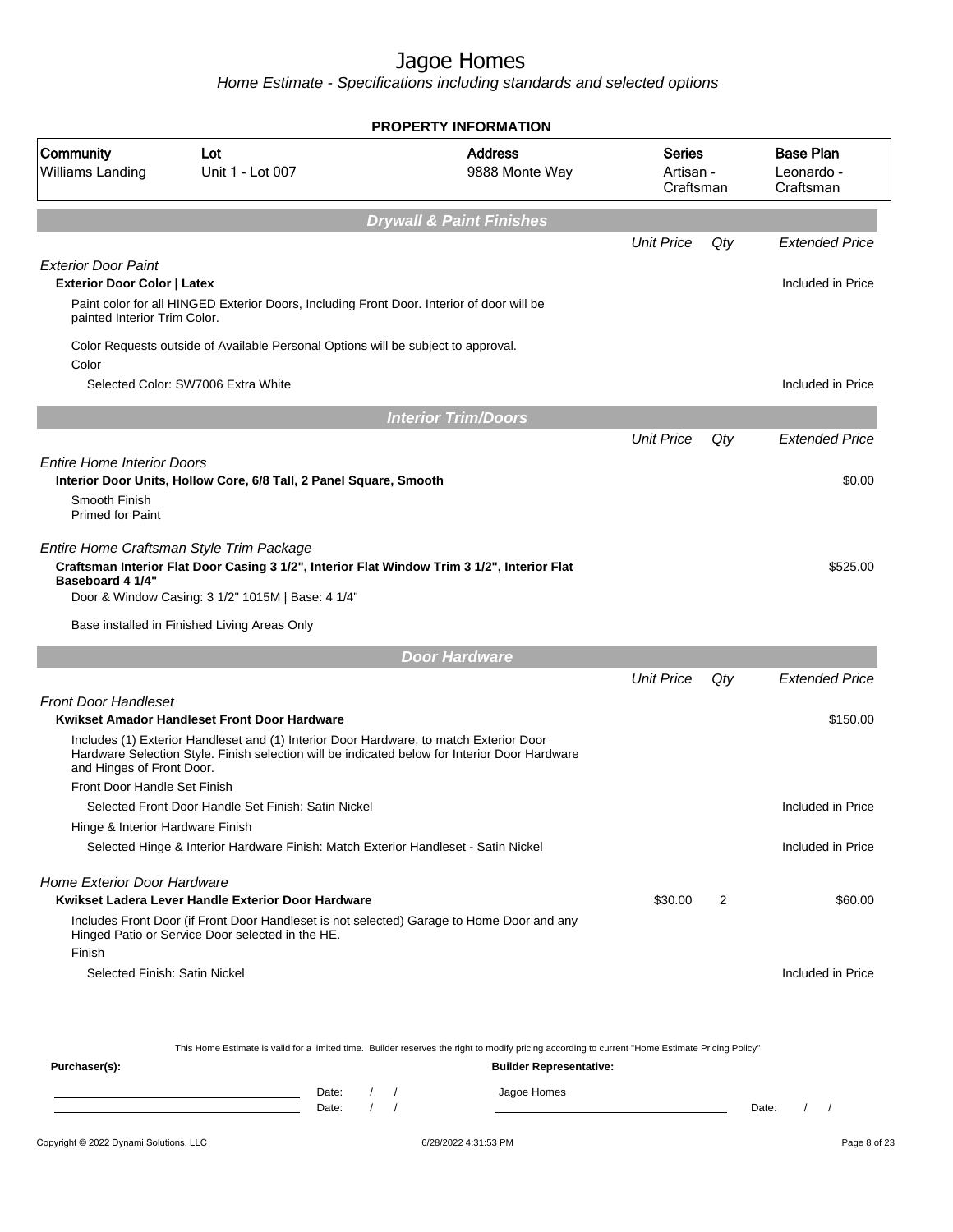Home Estimate - Specifications including standards and selected options

|                                                                                 |                                                        | <b>PROPERTY INFORMATION</b>      |                                         |        |                                             |
|---------------------------------------------------------------------------------|--------------------------------------------------------|----------------------------------|-----------------------------------------|--------|---------------------------------------------|
| Community<br>Williams Landing                                                   | Lot<br>Unit 1 - Lot 007                                | <b>Address</b><br>9888 Monte Way | <b>Series</b><br>Artisan -<br>Craftsman |        | <b>Base Plan</b><br>Leonardo -<br>Craftsman |
|                                                                                 |                                                        | <b>Door Hardware</b>             |                                         |        |                                             |
|                                                                                 |                                                        |                                  | <b>Unit Price</b>                       | Qty    | <b>Extended Price</b>                       |
| <b>Entire Home Interior Door Locks</b><br>Includes all Interior Doors<br>Finish | Kwikset Ladera Lever Handle Interior Door Knob Package |                                  |                                         |        | \$190.00                                    |
| Selected Finish: Satin Nickel                                                   |                                                        |                                  |                                         |        | Included in Price                           |
| Door Stops                                                                      |                                                        |                                  |                                         |        |                                             |
| Hardware-Spring & Hinge Door Stops                                              |                                                        |                                  |                                         |        | Included in Price                           |
|                                                                                 |                                                        | <b>Cabinets</b>                  |                                         |        |                                             |
|                                                                                 |                                                        |                                  | <b>Unit Price</b>                       | $Q$ ty | <b>Extended Price</b>                       |
| Kitchen Cabinet Design Options                                                  | 42" Straight Lay Wall Cabinets w/ Crown Molding        |                                  |                                         |        | \$380.00                                    |
| <b>Kitchen Cabinets</b>                                                         |                                                        |                                  |                                         |        |                                             |
| <b>Brellin Full Overlay Purestyle Laminate</b><br>Full Overlay Shaker Door      |                                                        |                                  |                                         |        | \$1,070.00                                  |
| Finish                                                                          |                                                        |                                  |                                         |        |                                             |
| Selected Finish: White                                                          |                                                        |                                  |                                         |        | Included in Price                           |
| <b>Owners Bath Cabinets</b>                                                     |                                                        |                                  |                                         |        |                                             |
| <b>Brellin Full Overlay Purestyle Laminate</b>                                  |                                                        |                                  |                                         |        | \$210.00                                    |
| Finish<br>Selected Finish: White                                                |                                                        |                                  |                                         |        | Included in Price                           |
| Vanity Height                                                                   |                                                        |                                  |                                         |        |                                             |
|                                                                                 | Selected Vanity Height: Raised - 35"                   |                                  |                                         |        | \$45.00                                     |
| <b>Bath 2 Cabinets</b>                                                          |                                                        |                                  |                                         |        |                                             |
| <b>Brellin Full Overlay Purestyle Laminate</b>                                  |                                                        |                                  |                                         |        | \$140.00                                    |
| Finish                                                                          |                                                        |                                  |                                         |        |                                             |
| Selected Finish: White                                                          |                                                        |                                  |                                         |        | Included in Price                           |
| Vanity Height                                                                   |                                                        |                                  |                                         |        |                                             |
|                                                                                 | Selected Vanity Height: Raised - 35"                   |                                  |                                         |        | \$70.00                                     |
|                                                                                 |                                                        |                                  |                                         |        |                                             |

This Home Estimate is valid for a limited time. Builder reserves the right to modify pricing according to current "Home Estimate Pricing Policy"

**Purchaser(s): Builder Representative:** Date: / / Jagoe Homes<br>Date: / / Jagoe Homes Date: / / Date: / /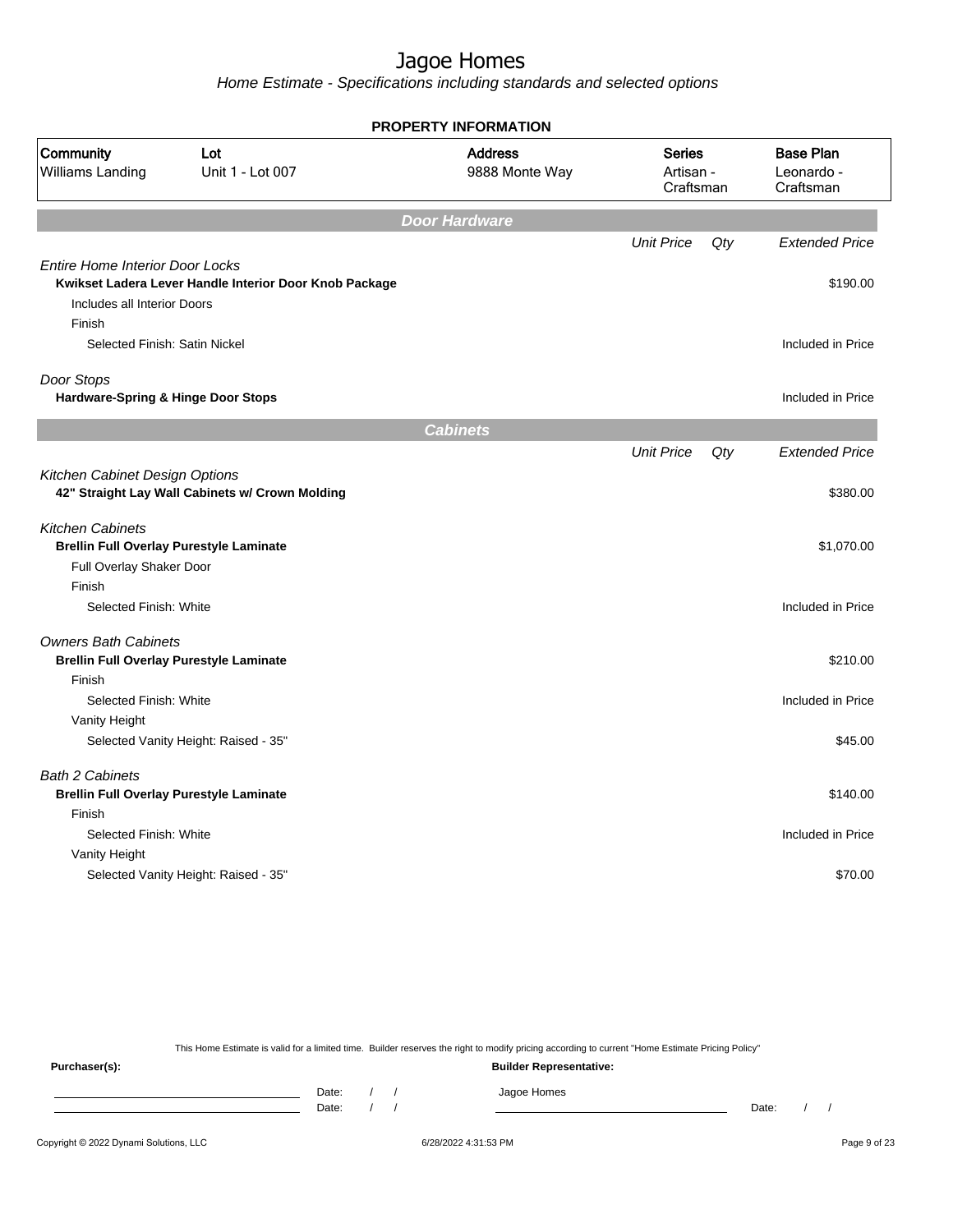|                                                                     |                                                                                                                                                  | <b>PROPERTY INFORMATION</b>      |                                         |     |                                             |
|---------------------------------------------------------------------|--------------------------------------------------------------------------------------------------------------------------------------------------|----------------------------------|-----------------------------------------|-----|---------------------------------------------|
| Community<br>Williams Landing                                       | Lot<br>Unit 1 - Lot 007                                                                                                                          | <b>Address</b><br>9888 Monte Way | <b>Series</b><br>Artisan -<br>Craftsman |     | <b>Base Plan</b><br>Leonardo -<br>Craftsman |
|                                                                     |                                                                                                                                                  | <b>Cabinet Hardware</b>          |                                         |     |                                             |
|                                                                     |                                                                                                                                                  |                                  | <b>Unit Price</b>                       | Qty | <b>Extended Price</b>                       |
| Kitchen Cabinet Door Hardware                                       |                                                                                                                                                  |                                  |                                         |     |                                             |
| Kitchen Cabinet Door Hardware                                       |                                                                                                                                                  |                                  |                                         |     | Included in Price                           |
| <b>Cabinet Door Hardware</b>                                        |                                                                                                                                                  |                                  |                                         |     |                                             |
|                                                                     | Selected Cabinet Door Hardware: 5" BP873128-180 Polished Nickel                                                                                  |                                  |                                         |     | Included in Price                           |
| Kitchen Cabinet Drawer Hardware                                     |                                                                                                                                                  |                                  |                                         |     |                                             |
| <b>Kitchen Cabinet Drawer Hardware</b>                              |                                                                                                                                                  |                                  |                                         |     | Included in Price                           |
| <b>Cabinet Drawer Hardware</b>                                      |                                                                                                                                                  |                                  |                                         |     |                                             |
|                                                                     | Selected Cabinet Drawer Hardware: 5" BP873128-180 Polished Nickel                                                                                |                                  |                                         |     | Included in Price                           |
| <b>Owner's Bath Cabinet Door Hardware</b>                           |                                                                                                                                                  |                                  |                                         |     |                                             |
| <b>Vanity Cabinet Door Hardware</b>                                 |                                                                                                                                                  |                                  |                                         |     | Included in Price                           |
| <b>Cabinet Door Hardware</b>                                        |                                                                                                                                                  |                                  |                                         |     |                                             |
|                                                                     | Selected Cabinet Door Hardware: 5" BP873128-180 Polished Nickel                                                                                  |                                  |                                         |     | Included in Price                           |
| <b>Owner's Bath Cabinet Drawer Hardware</b>                         |                                                                                                                                                  |                                  |                                         |     |                                             |
| <b>Vanity Cabinet Drawer Hardware</b>                               |                                                                                                                                                  |                                  |                                         |     | Included in Price                           |
| <b>Cabinet Drawer Hardware</b>                                      |                                                                                                                                                  |                                  |                                         |     |                                             |
|                                                                     | Selected Cabinet Drawer Hardware: 3" BP87396-180 Polished Nickel                                                                                 |                                  |                                         |     | Included in Price                           |
|                                                                     |                                                                                                                                                  |                                  |                                         |     |                                             |
| <b>Bath 2 Cabinet Door Hardware</b>                                 |                                                                                                                                                  |                                  |                                         |     |                                             |
| <b>Vanity Cabinet Door Hardware</b><br><b>Cabinet Door Hardware</b> |                                                                                                                                                  |                                  |                                         |     | Included in Price                           |
|                                                                     | Selected Cabinet Door Hardware: 5" BP873128-180 Polished Nickel                                                                                  |                                  |                                         |     | Included in Price                           |
|                                                                     |                                                                                                                                                  |                                  |                                         |     |                                             |
| <b>Bath 2 Cabinet Drawer Hardware</b>                               |                                                                                                                                                  |                                  |                                         |     |                                             |
| <b>Vanity Cabinet Drawer Hardware</b>                               |                                                                                                                                                  |                                  |                                         |     | Included in Price                           |
| <b>Cabinet Drawer Hardware</b>                                      |                                                                                                                                                  |                                  |                                         |     |                                             |
|                                                                     | Selected Cabinet Drawer Hardware: N/A                                                                                                            |                                  |                                         |     | Included in Price                           |
|                                                                     |                                                                                                                                                  | <b>Countertops</b>               |                                         |     |                                             |
|                                                                     |                                                                                                                                                  |                                  | <b>Unit Price</b>                       | Qty | <b>Extended Price</b>                       |
| <b>Kitchen Countertops</b>                                          |                                                                                                                                                  |                                  |                                         |     |                                             |
| 3 cm Granite - Level 2                                              |                                                                                                                                                  |                                  |                                         |     | \$2,805.00                                  |
|                                                                     | Includes Stainless Steel Undermount Double Bowl Sink and 4 in Granite splash. Included                                                           |                                  |                                         |     |                                             |
|                                                                     | splash will be removed if decorative backsplash is selected.<br>Granite is not seamless and seams will be visible and can be felt.               |                                  |                                         |     |                                             |
|                                                                     | Colors could vary from samples due to the nature of natural stone.                                                                               |                                  |                                         |     |                                             |
| Color                                                               |                                                                                                                                                  |                                  |                                         |     |                                             |
| Selected Color: Silver Pearl                                        |                                                                                                                                                  |                                  |                                         |     | Included in Price                           |
|                                                                     |                                                                                                                                                  |                                  |                                         |     |                                             |
|                                                                     | This Home Estimate is valid for a limited time. Builder reserves the right to modify pricing according to current "Home Estimate Pricing Policy" |                                  |                                         |     |                                             |
| Purchaser(s):                                                       |                                                                                                                                                  | <b>Builder Representative:</b>   |                                         |     |                                             |
|                                                                     |                                                                                                                                                  |                                  |                                         |     |                                             |
|                                                                     | Date:                                                                                                                                            | Jagoe Homes                      |                                         |     |                                             |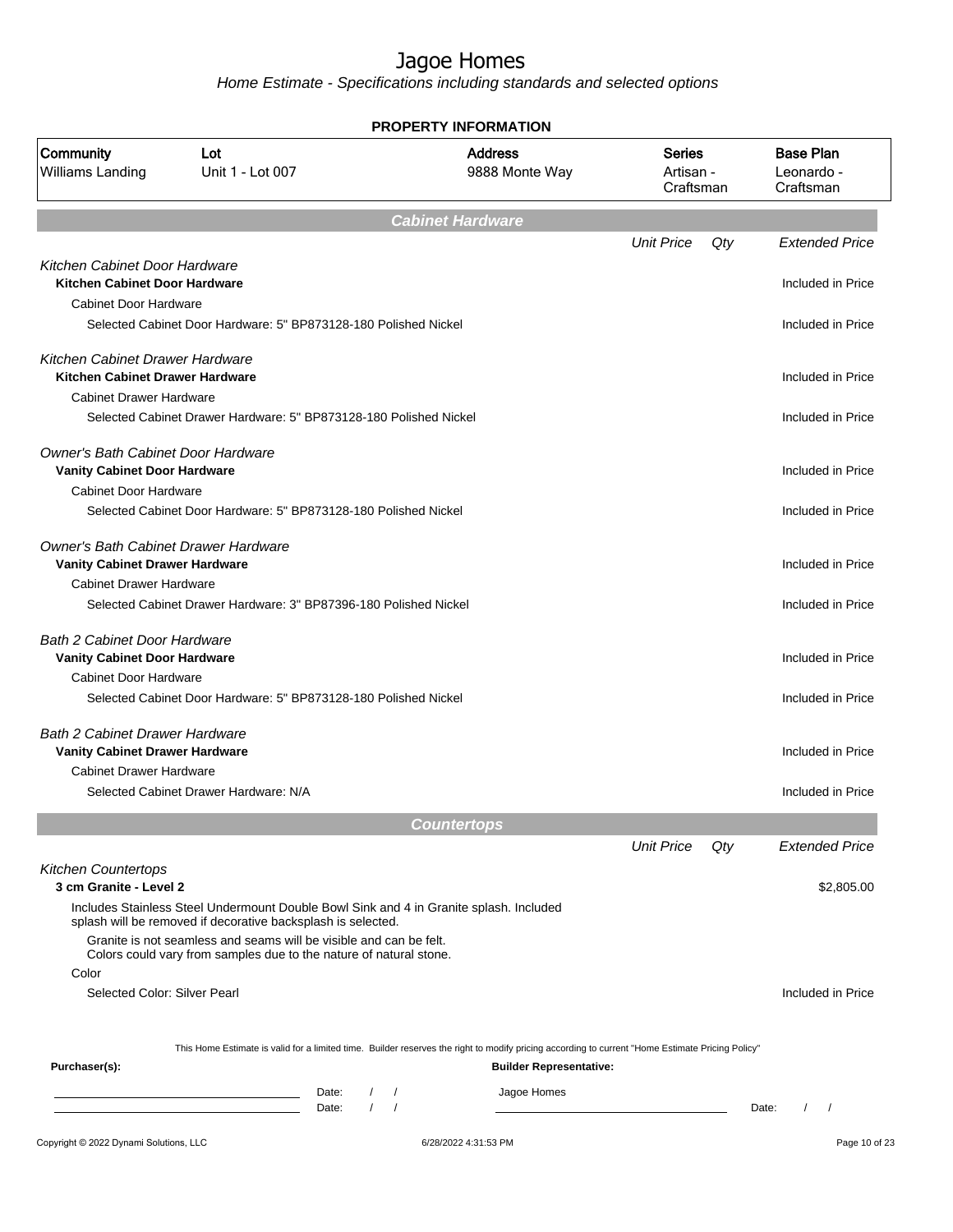Home Estimate - Specifications including standards and selected options

|                                                        |                                                            | <b>PROPERTY INFORMATION</b>      |                                         |                                             |
|--------------------------------------------------------|------------------------------------------------------------|----------------------------------|-----------------------------------------|---------------------------------------------|
| Community<br>Williams Landing                          | Lot<br>Unit 1 - Lot 007                                    | <b>Address</b><br>9888 Monte Way | <b>Series</b><br>Artisan -<br>Craftsman | <b>Base Plan</b><br>Leonardo -<br>Craftsman |
|                                                        |                                                            | <b>Countertops</b>               |                                         |                                             |
|                                                        |                                                            |                                  | <b>Unit Price</b>                       | Qty<br><b>Extended Price</b>                |
| <b>Kitchen Countertops</b><br>Edge Profile             |                                                            |                                  |                                         |                                             |
|                                                        | Selected Edge Profile: Pencil Edge Top & Bottom            |                                  |                                         | Included in Price                           |
| Kitchen Backsplash - Tile                              |                                                            |                                  |                                         |                                             |
| Subway Tile   4" x 12"                                 |                                                            |                                  |                                         | \$940.00                                    |
|                                                        | Make a design statement in timeless subway tile.           |                                  |                                         |                                             |
| <b>Daltile</b>                                         |                                                            |                                  |                                         |                                             |
| <b>Ceramic Install Pattern</b>                         |                                                            |                                  |                                         |                                             |
|                                                        | Selected Ceramic Install Pattern: Half Offset - Horizontal |                                  |                                         | Included in Price                           |
| Color                                                  |                                                            |                                  |                                         |                                             |
| Selected Color: White                                  |                                                            |                                  |                                         | Included in Price                           |
| <b>Grout Color</b>                                     |                                                            |                                  |                                         |                                             |
| Trim                                                   | Selected Grout Color: 93 Warm Gray                         |                                  |                                         | Included in Price                           |
|                                                        | Selected Trim: Jolly   Polished Chrome                     |                                  |                                         | Included in Price                           |
| Owner's Bath Vanity Top<br>Color                       | Rectangular Wave Bowl - Cultured Marble- Double Bowl       |                                  |                                         | \$390.00                                    |
|                                                        | Selected Color: #250 Carrera Frost - Matte                 |                                  |                                         | Included in Price                           |
| Bath 2 Vanity Top                                      | Rectangular Wave Bowl - Cultured Marble                    |                                  |                                         | \$80.00                                     |
| Color                                                  | Selected Color: #250 Carrera Frost - Matte                 |                                  |                                         | Included in Price                           |
|                                                        |                                                            | <b>Mirrors</b>                   |                                         |                                             |
|                                                        |                                                            |                                  | <b>Unit Price</b>                       | Qty<br><b>Extended Price</b>                |
| <b>Owner's Bath Mirrors</b>                            |                                                            |                                  |                                         |                                             |
| Beveled Edge Mirror(s), Size per Plan                  |                                                            |                                  |                                         | Included in Price                           |
|                                                        |                                                            |                                  |                                         |                                             |
| Bath 2 Mirror<br>Beveled Edge Mirror(s), Size per Plan |                                                            |                                  |                                         | Included in Price                           |
|                                                        |                                                            |                                  |                                         |                                             |

This Home Estimate is valid for a limited time. Builder reserves the right to modify pricing according to current "Home Estimate Pricing Policy" **Purchaser(s): Builder Representative:** Date: / / Jagoe Homes<br>Date: / / Jagoe Homes Date: / / **Date: / / 2006** Date: / / / Date: / / / Date: / / / 2006 Date: / / / 2006 Date: / / / 2006 Date: / / / 2006 Date: / / / 2007 Date: / / / 2007 Date: / / / 2007 Date: / / / 2007 Date: / / / 2007 Date: / / / 2007 D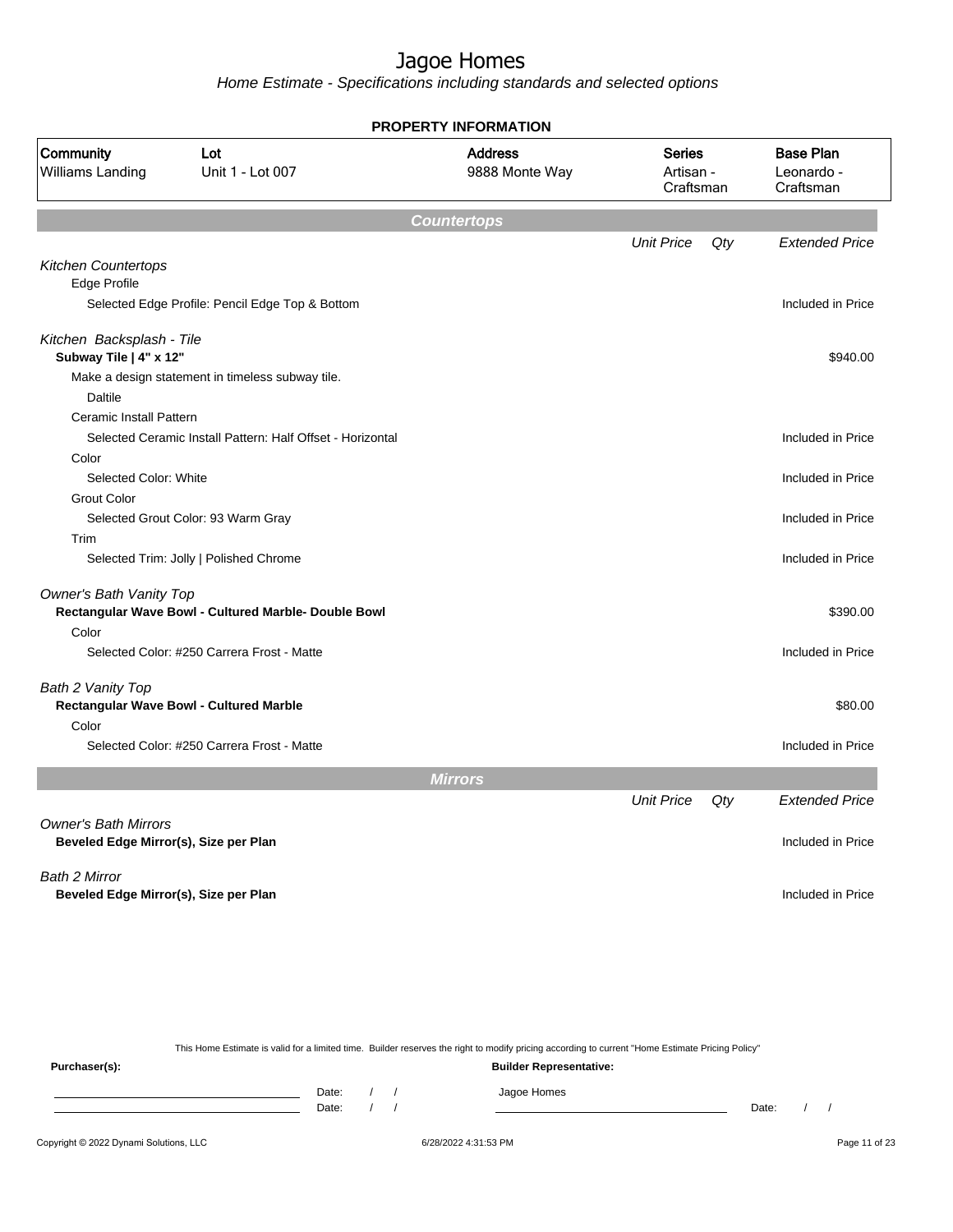Home Estimate - Specifications including standards and selected options

|                                                                           |                                                                                               | UFENTI INFUNIMATIUN              |                                         |     |                                             |
|---------------------------------------------------------------------------|-----------------------------------------------------------------------------------------------|----------------------------------|-----------------------------------------|-----|---------------------------------------------|
| Community<br>Williams Landing                                             | Lot<br>Unit 1 - Lot 007                                                                       | <b>Address</b><br>9888 Monte Way | <b>Series</b><br>Artisan -<br>Craftsman |     | <b>Base Plan</b><br>Leonardo -<br>Craftsman |
|                                                                           |                                                                                               | <b>Appliances</b>                |                                         |     |                                             |
|                                                                           |                                                                                               |                                  | <b>Unit Price</b>                       | Qty | <b>Extended Price</b>                       |
| Kitchen Range                                                             |                                                                                               |                                  |                                         |     |                                             |
|                                                                           | Range - Gas - Free Standing Continuous Grates                                                 |                                  |                                         |     | \$240.00                                    |
| Finish                                                                    |                                                                                               |                                  |                                         |     |                                             |
|                                                                           | Selected Finish: Stainless Steel - JGBS66REKSS                                                |                                  |                                         |     | \$365.00                                    |
| Kitchen Microwave or Microwave Hood<br><b>Microwave - Stainless Steel</b> |                                                                                               |                                  |                                         |     | \$80.00                                     |
|                                                                           | GE® 1.6 CU. FT. OVER-THE-RANGE MICROWAVE OVEN                                                 |                                  |                                         |     |                                             |
|                                                                           | Technical Specification: APPROXIMATE DIMENSIONS (HxWxD)<br>16 1/8 H x 29 7/8 W x 15 9/16 D in |                                  |                                         |     |                                             |
| Finish                                                                    |                                                                                               |                                  |                                         |     |                                             |
|                                                                           | Selected Finish: Stainless Steel - JVM3160RFSS                                                |                                  |                                         |     | Included in Price                           |
| Kitchen Dishwasher                                                        |                                                                                               |                                  |                                         |     |                                             |
| <b>Dishwasher - Top Control</b>                                           |                                                                                               |                                  |                                         |     | \$170.00                                    |
| DRY BOOST                                                                 | GE® TOP CONTROL WITH PLASTIC INTERIOR DISHWASHER WITH SANITIZE CYCLE &                        |                                  |                                         |     |                                             |
|                                                                           | Technical Specification: APPROXIMATE DIMENSIONS (HxWxD)<br>33 3/8 H x 23 3/4 W x 24 D in      |                                  |                                         |     |                                             |
| Finish                                                                    |                                                                                               |                                  |                                         |     |                                             |
|                                                                           | Selected Finish: Stainless Steel - GDT630PYRFS                                                |                                  |                                         |     | Included in Price                           |
| Refrigerator                                                              |                                                                                               |                                  |                                         |     |                                             |
| Finish                                                                    | Refrigerator - Side by Side w/ Ice & Water on Door                                            |                                  |                                         |     | \$650.00                                    |
|                                                                           | Selected Finish: Stainless Steel - GSS25GYPFS                                                 |                                  |                                         |     | \$165.00                                    |
|                                                                           |                                                                                               | <b>Plumbing</b>                  |                                         |     |                                             |
|                                                                           |                                                                                               |                                  | <b>Unit Price</b>                       | Qty | <b>Extended Price</b>                       |
| Owner's Bath Fixture Color Package                                        |                                                                                               |                                  |                                         |     |                                             |
| <b>Bath Fixture Color</b>                                                 |                                                                                               |                                  |                                         |     | Included in Price                           |
| Color                                                                     |                                                                                               |                                  |                                         |     |                                             |
| Selected Color: White                                                     |                                                                                               |                                  |                                         |     | Included in Price                           |
| <b>Owner's Bath Vanity</b>                                                |                                                                                               |                                  |                                         |     |                                             |
| 60" Double Bowl Vanity                                                    |                                                                                               |                                  |                                         |     | \$1,530.00                                  |
|                                                                           |                                                                                               |                                  |                                         |     |                                             |

**PROPERTY INFORMATION**

This Home Estimate is valid for a limited time. Builder reserves the right to modify pricing according to current "Home Estimate Pricing Policy" **Purchaser(s): Builder Representative:** Date: / / Jagoe Homes<br>Date: / / Jagoe Homes Date: / / **Date: / / 2006** Date: / / **Date: / / / 2006** Date: / / / 2006 Date: / / / 2006 Date: / / / 2006 Date: / / / 2007 Date: / / / 2007 Date: / / / 2008 Date: / / / 2008 Date: / / / 2008 Date: / / / 2008 Date: / / / 2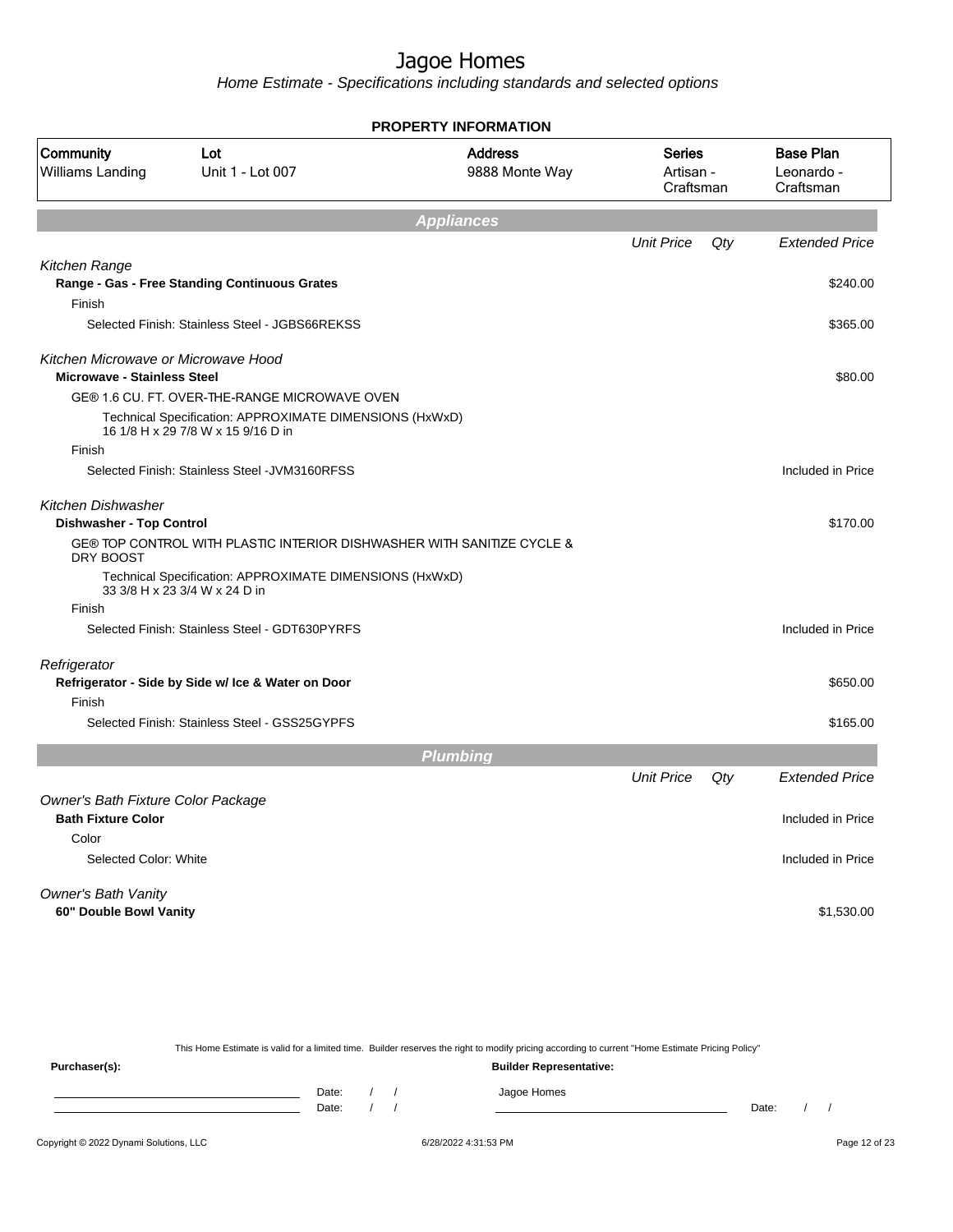Home Estimate - Specifications including standards and selected options

|                                                                                    |                                                             | <b>PROPERTY INFORMATION</b>                                                        |                                         |     |                                             |
|------------------------------------------------------------------------------------|-------------------------------------------------------------|------------------------------------------------------------------------------------|-----------------------------------------|-----|---------------------------------------------|
| Community<br>Williams Landing                                                      | Lot<br>Unit 1 - Lot 007                                     | <b>Address</b><br>9888 Monte Way                                                   | <b>Series</b><br>Artisan -<br>Craftsman |     | <b>Base Plan</b><br>Leonardo -<br>Craftsman |
|                                                                                    |                                                             | <b>Plumbing</b>                                                                    |                                         |     |                                             |
|                                                                                    |                                                             |                                                                                    | <b>Unit Price</b>                       | Qty | <b>Extended Price</b>                       |
| <b>Owner's Bath Lavatory Faucet</b>                                                |                                                             |                                                                                    |                                         |     |                                             |
| Delta Ashlyn Faucet - 2564                                                         |                                                             |                                                                                    |                                         | 2   | Included in Price                           |
| Finish                                                                             |                                                             |                                                                                    |                                         |     |                                             |
| Selected Finish: Chrome                                                            |                                                             |                                                                                    |                                         |     | Included in Price                           |
| <b>Chrome Towel Bar &amp; Paper Holder</b>                                         | Owner's Bath Towel Bar or Robe Hooks & Paper Holder         |                                                                                    |                                         |     | Included in Price                           |
| <b>Owner's Bath Tub/Shower or Shower Stall</b>                                     | 60" Fiberglass Shower Stall with Framed Sliding Shower Door |                                                                                    |                                         |     | \$1,080.00                                  |
| accomodate shower.                                                                 |                                                             | Semi Frameless Chrome Shower Door with Clear Glass Included Plan may be revised to |                                         |     |                                             |
| Glass Pattern                                                                      |                                                             |                                                                                    |                                         |     |                                             |
| Selected Glass Pattern: Clear                                                      |                                                             |                                                                                    |                                         |     | Included in Price                           |
| Semi Frameless Sliding Shower Door                                                 |                                                             |                                                                                    |                                         |     |                                             |
|                                                                                    | Selected Semi Frameless Sliding Shower Door: N/A            |                                                                                    |                                         |     | Included in Price                           |
| <b>Shower Door</b>                                                                 |                                                             |                                                                                    |                                         |     |                                             |
| Selected Shower Door: Chrome                                                       |                                                             |                                                                                    |                                         |     | Included in Price                           |
| <b>Owner's Bath Shower Stall Faucet</b><br>Delta Ashlyn Shower Stall Faucet T14264 |                                                             |                                                                                    |                                         |     | Included in Price                           |
| Model # T14264                                                                     |                                                             |                                                                                    |                                         |     |                                             |
| Finish                                                                             |                                                             |                                                                                    |                                         |     |                                             |
| Selected Finish: Chrome                                                            |                                                             |                                                                                    |                                         |     | Included in Price                           |
| <b>Owner's Bath Commode</b><br>Standard 1.6 Gallon Commode, 2 pc.                  |                                                             |                                                                                    |                                         |     | Included in Price                           |
| 1.6 Gallon<br>2 PC                                                                 |                                                             |                                                                                    |                                         |     |                                             |
| <b>Bath 2 Fixture Color Package</b>                                                |                                                             |                                                                                    |                                         |     |                                             |
| <b>Bath Fixture Color</b>                                                          |                                                             |                                                                                    |                                         |     | Included in Price                           |
| Color                                                                              |                                                             |                                                                                    |                                         |     |                                             |
| Selected Color: White                                                              |                                                             |                                                                                    |                                         |     | Included in Price                           |
| <b>Bath 2 Commode</b>                                                              |                                                             |                                                                                    |                                         |     |                                             |
| Standard 1.6 Gallon Commode, 2 pc.                                                 |                                                             |                                                                                    |                                         |     | Included in Price                           |
| 1.6 Gallon<br>2 PC                                                                 |                                                             |                                                                                    |                                         |     |                                             |

This Home Estimate is valid for a limited time. Builder reserves the right to modify pricing according to current "Home Estimate Pricing Policy" **Purchaser(s): Builder Representative:** Date: / / Jagoe Homes<br>Date: / / Jagoe Homes Date: / / **Date: / / 2006** Date: / / / Date: / / / Date: / / / 2006 Date: / / / 2006 Date: / / / 2006 Date: / / / 2006 Date: / / / 2007 Date: / / / 2007 Date: / / / 2007 Date: / / / 2007 Date: / / / 2007 Date: / / / 2007 D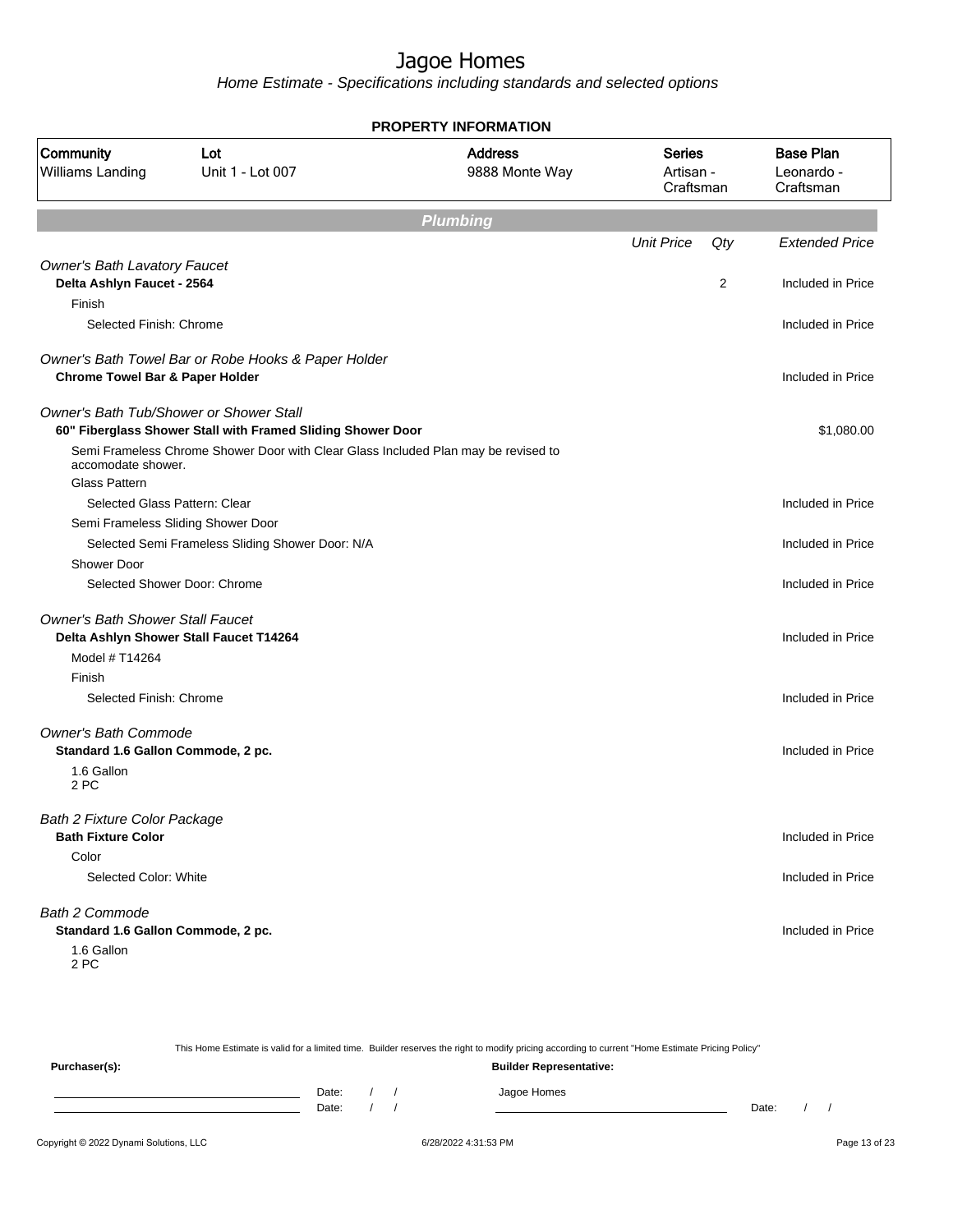|                                                                               |                                                                            | <b>PROPERTY INFORMATION</b>      |                                         |                                             |
|-------------------------------------------------------------------------------|----------------------------------------------------------------------------|----------------------------------|-----------------------------------------|---------------------------------------------|
| Community<br>Williams Landing                                                 | Lot<br>Unit 1 - Lot 007                                                    | <b>Address</b><br>9888 Monte Way | <b>Series</b><br>Artisan -<br>Craftsman | <b>Base Plan</b><br>Leonardo -<br>Craftsman |
|                                                                               |                                                                            | <b>Plumbing</b>                  |                                         |                                             |
|                                                                               |                                                                            |                                  | <b>Unit Price</b><br>Qty                | <b>Extended Price</b>                       |
| <b>Bath 2 Lavatory Faucet</b><br>Delta Ashlyn Faucet - 2564<br>Finish         |                                                                            |                                  |                                         | Included in Price                           |
| Selected Finish: Chrome                                                       |                                                                            |                                  |                                         | Included in Price                           |
| Bath 2 Towel Bar & Paper Holder<br><b>Chrome Towel Bar &amp; Paper Holder</b> |                                                                            |                                  |                                         | Included in Price                           |
| <b>Bath 2 Tub/Shower or Shower Stall</b><br>60" Fiberglass Tub/Shower         |                                                                            |                                  |                                         | Included in Price                           |
| <b>Bath 2 Tub/Shower Faucet</b><br>Finish                                     | Delta Ashlyn Tub/Shower Faucet T14464                                      |                                  |                                         | Included in Price                           |
| Selected Finish: Chrome                                                       |                                                                            |                                  |                                         | Included in Price                           |
| <b>Kitchen Sink</b><br>Sink 9 1/2" Deep<br>Color                              | Blanco Precis Undermount Sink - Super Single Bowl w/Chrome Disposal Flange |                                  |                                         | \$680.00                                    |
|                                                                               | Selected Color: Metallic Gray 440148                                       |                                  |                                         | Included in Price                           |
| <b>Kitchen Sink Faucet</b><br>Finish                                          | Kitchen Sink Faucet - Delta Essa Single Handle Pull Down #9113 DST         |                                  |                                         | \$310.00                                    |
| Selected Finish: Chrome                                                       |                                                                            |                                  |                                         | Included in Price                           |
| Kitchen Garbage Disposal<br>Garbage Disposal 1/3 hp                           |                                                                            |                                  |                                         | Included in Price                           |
| Kitchen Ice Maker Water Line<br><b>Ice Maker Water Line</b>                   |                                                                            |                                  |                                         | Included in Price                           |
| Kitchen Gas Line for Range<br>Existing 220v outlet remains.                   | Gas Line for Range, Includes 110-Volt Outlet                               |                                  |                                         | \$820.00                                    |
| <b>Entire Home Water Heater</b><br><b>Tankless Water Heater</b>               |                                                                            |                                  |                                         | Included in Price                           |

|               | This Home Estimate is valid for a limited time. Builder reserves the right to modify pricing according to current "Home Estimate Pricing Policy"<br><b>Builder Representative:</b> |  |  |  |             |       |  |  |
|---------------|------------------------------------------------------------------------------------------------------------------------------------------------------------------------------------|--|--|--|-------------|-------|--|--|
| Purchaser(s): |                                                                                                                                                                                    |  |  |  |             |       |  |  |
|               | Date:                                                                                                                                                                              |  |  |  | Jagoe Homes |       |  |  |
|               | Date:                                                                                                                                                                              |  |  |  |             | Date: |  |  |
|               |                                                                                                                                                                                    |  |  |  |             |       |  |  |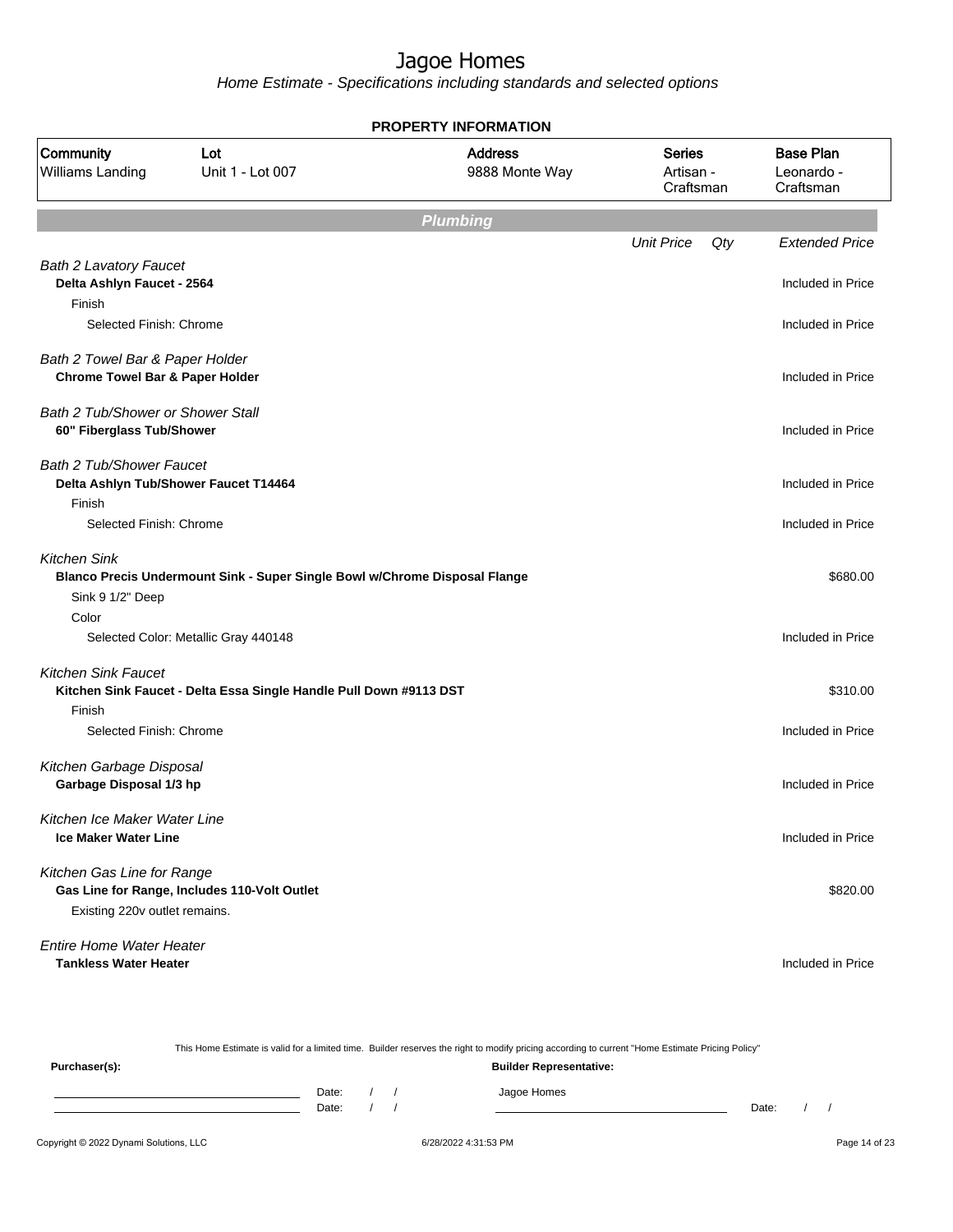Home Estimate - Specifications including standards and selected options

|                                                                            |                                                              | <b>PROPERTY INFORMATION</b>                                                                  |                                         |        |                                             |
|----------------------------------------------------------------------------|--------------------------------------------------------------|----------------------------------------------------------------------------------------------|-----------------------------------------|--------|---------------------------------------------|
| Community<br><b>Williams Landing</b>                                       | Lot<br>Unit 1 - Lot 007                                      | <b>Address</b><br>9888 Monte Way                                                             | <b>Series</b><br>Artisan -<br>Craftsman |        | <b>Base Plan</b><br>Leonardo -<br>Craftsman |
|                                                                            |                                                              | <b>Plumbing</b>                                                                              |                                         |        |                                             |
|                                                                            |                                                              |                                                                                              | <b>Unit Price</b>                       | $Q$ ty | <b>Extended Price</b>                       |
| Entire Home Main Water Shutoff Valve<br><b>Main Water Shutoff Valve</b>    |                                                              |                                                                                              |                                         |        | Included in Price                           |
| <b>Entire Home Plumbing Supply Pipes</b>                                   | <b>Plumbing Pipes: Water Continuous PEX Piping</b>           |                                                                                              |                                         |        | Included in Price                           |
| <b>Plumbing Drains and Vents PVC</b>                                       | Entire Home Plumbing Waste & Vent Lines                      |                                                                                              |                                         |        | Included in Price                           |
| Entire Home Secondary Shut-Off Valves                                      | Secondary Shut-Off Valves at each fixture                    |                                                                                              |                                         |        | Included in Price                           |
| <b>Exterior Plumbing Sewer Lines</b>                                       | Plumbing Pipes: Exterior Sewer Lines PVC Schedule 40         |                                                                                              |                                         |        | Included in Price                           |
| <b>Exterior Sillcocks</b><br><b>Outside Faucets Frost Proof (Per Plan)</b> |                                                              |                                                                                              |                                         |        | Included in Price                           |
|                                                                            |                                                              | <b>Electrical, Media, Communications</b>                                                     |                                         |        |                                             |
|                                                                            |                                                              |                                                                                              | <b>Unit Price</b>                       | Qty    | <b>Extended Price</b>                       |
| Front Porch Light(s)<br><b>Recessed Lighting (Per Plan)</b>                |                                                              |                                                                                              |                                         |        | Included in Price                           |
| Foyer Light(s)<br><b>Recessed Lighting (Per Plan)</b>                      |                                                              |                                                                                              |                                         |        | Included in Price                           |
| <b>Family Room Ceiling Fixture</b>                                         | Ceiling Fan 52" Kichler Pro Select #330017, w/Bowl LED Light |                                                                                              |                                         |        | Included in Price                           |
| Color                                                                      | Selected Color: Brushed Nickel w/Silver Blades               |                                                                                              |                                         |        | Included in Price                           |
| <b>Kitchen Ceiling Lighting</b><br><b>Recessed Lighting (Per Plan)</b>     |                                                              |                                                                                              |                                         |        | Included in Price                           |
| Kitchen Under Cabinet Light<br>Under Cabinet Lighting Package, qty 2       |                                                              |                                                                                              |                                         |        | \$260.00                                    |
| cabinets in the kitchen.                                                   |                                                              | Includes under cabinet lighting package to be installed in predetermined location under wall |                                         |        |                                             |
|                                                                            | This includes (2) under counter lights.                      |                                                                                              |                                         |        |                                             |

This Home Estimate is valid for a limited time. Builder reserves the right to modify pricing according to current "Home Estimate Pricing Policy" **Purchaser(s): Builder Representative:** Date: / / Jagoe Homes<br>Date: / / Jagoe Homes Date: / / **Date: / / 2006** Date: / / / Date: / / / Date: / / / 2006 Date: / / / 2006 Date: / / / 2006 Date: / / / 2006 Date: / / / 2007 Date: / / / 2007 Date: / / / 2007 Date: / / / 2007 Date: / / / 2007 Date: / / / 2007 D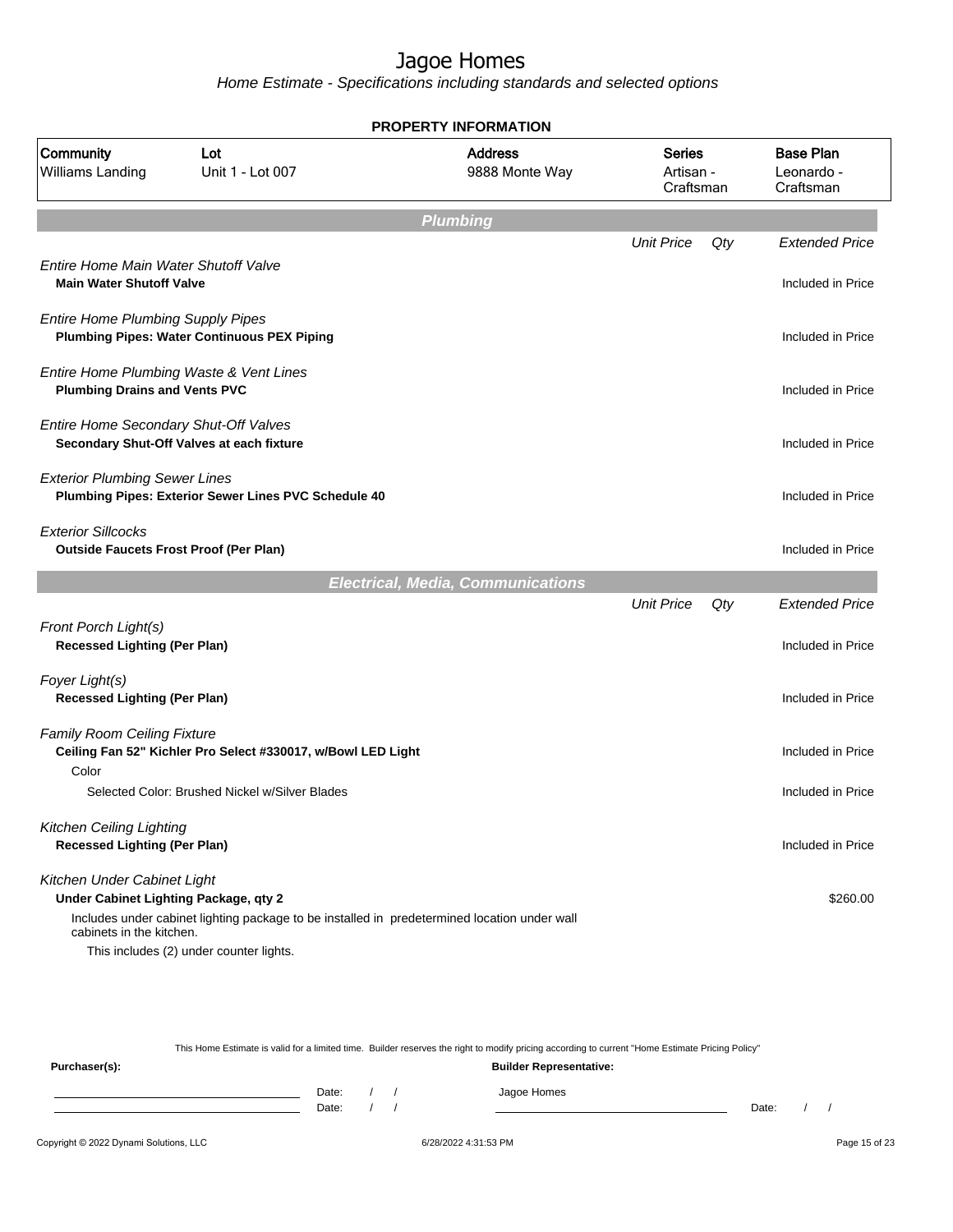Home Estimate - Specifications including standards and selected options

|                                                                     |                                                                            | <b>PROPERTY INFORMATION</b>                                                                                                                      |                                         |                                             |
|---------------------------------------------------------------------|----------------------------------------------------------------------------|--------------------------------------------------------------------------------------------------------------------------------------------------|-----------------------------------------|---------------------------------------------|
| Community<br>Williams Landing                                       | Lot<br>Unit 1 - Lot 007                                                    | <b>Address</b><br>9888 Monte Way                                                                                                                 | <b>Series</b><br>Artisan -<br>Craftsman | <b>Base Plan</b><br>Leonardo -<br>Craftsman |
|                                                                     |                                                                            | <b>Electrical, Media, Communications</b>                                                                                                         |                                         |                                             |
|                                                                     |                                                                            |                                                                                                                                                  | <b>Unit Price</b><br>Qty                | <b>Extended Price</b>                       |
| <b>Kitchen GFI Outlet</b><br>Interior GFI Outlet(s)                 |                                                                            |                                                                                                                                                  |                                         | Included in Price                           |
| Kitchen Range Receptacle<br>Range 220 Volt Receptacle               |                                                                            |                                                                                                                                                  |                                         | Included in Price                           |
| Dining Area Ceiling Light(s)<br><b>Recessed Lighting (Per Plan)</b> |                                                                            |                                                                                                                                                  |                                         | Included in Price                           |
| Main Level Hall Ceiling Light(s)                                    | Recessed Light (1) ILO Standard Flush Mount                                |                                                                                                                                                  |                                         | \$65.00                                     |
| Laundry Ceiling Light                                               | Satco - 7" Square Flush Mount, 13.5 Watt/LED                               |                                                                                                                                                  |                                         | \$30.00                                     |
| Laundry Dryer Receptacle<br>Dryer 220 Volt Receptacle               |                                                                            |                                                                                                                                                  |                                         | Included in Price                           |
| <b>Owner's Suite Ceiling Light</b>                                  | Recessed Lighting (4) ILO Standard Bedroom Flush Mount Light               |                                                                                                                                                  |                                         | \$420.00                                    |
| <b>Owner's Closet Light(s)</b>                                      | Satco - 7" Square Flush Mount, 13.5 Watt/LED                               |                                                                                                                                                  |                                         | \$30.00                                     |
| <b>Owner's Bath Vanity Light</b>                                    | Kichler 3 Light Shailene 21" Vanity Light #45574 (Qty 2)                   |                                                                                                                                                  |                                         | \$270.00                                    |
| Finish                                                              | Collection create the perfect casual look for the updated urban lifestyle. | The straight lines and up-sized satin etched glass of this bath light from the Shailene                                                          |                                         |                                             |
| Selected Finish: Chrome                                             |                                                                            |                                                                                                                                                  |                                         | Included in Price                           |
| Owner's Bath Additional Tub/Shower Light                            | Additional Tub/Shower Light Fixture w/ Switch                              |                                                                                                                                                  |                                         | \$195.00                                    |
|                                                                     | Technical Specification: Buyer must indicate choice of bath.               | Includes one tub/shower special recessed light fixture with switch in choice of bathroom.                                                        |                                         |                                             |
| Owner's Bath Exhaust Fan or Fan/Light<br>Bath Exhaust Fan, Fan Only |                                                                            |                                                                                                                                                  |                                         | Included in Price                           |
| <b>Owner's Bath GFI Outlet</b><br><b>GFI Interior Outlet(s)</b>     |                                                                            |                                                                                                                                                  |                                         | Included in Price                           |
|                                                                     |                                                                            | This Home Estimate is valid for a limited time. Builder reserves the right to modify pricing according to current "Home Estimate Pricing Policy" |                                         |                                             |
| Purchaser(s):                                                       |                                                                            | <b>Builder Representative:</b>                                                                                                                   |                                         |                                             |
|                                                                     | Date:                                                                      | Jagoe Homes                                                                                                                                      |                                         |                                             |

Date: / / Jagoe Homes  $\Box$  Date: / /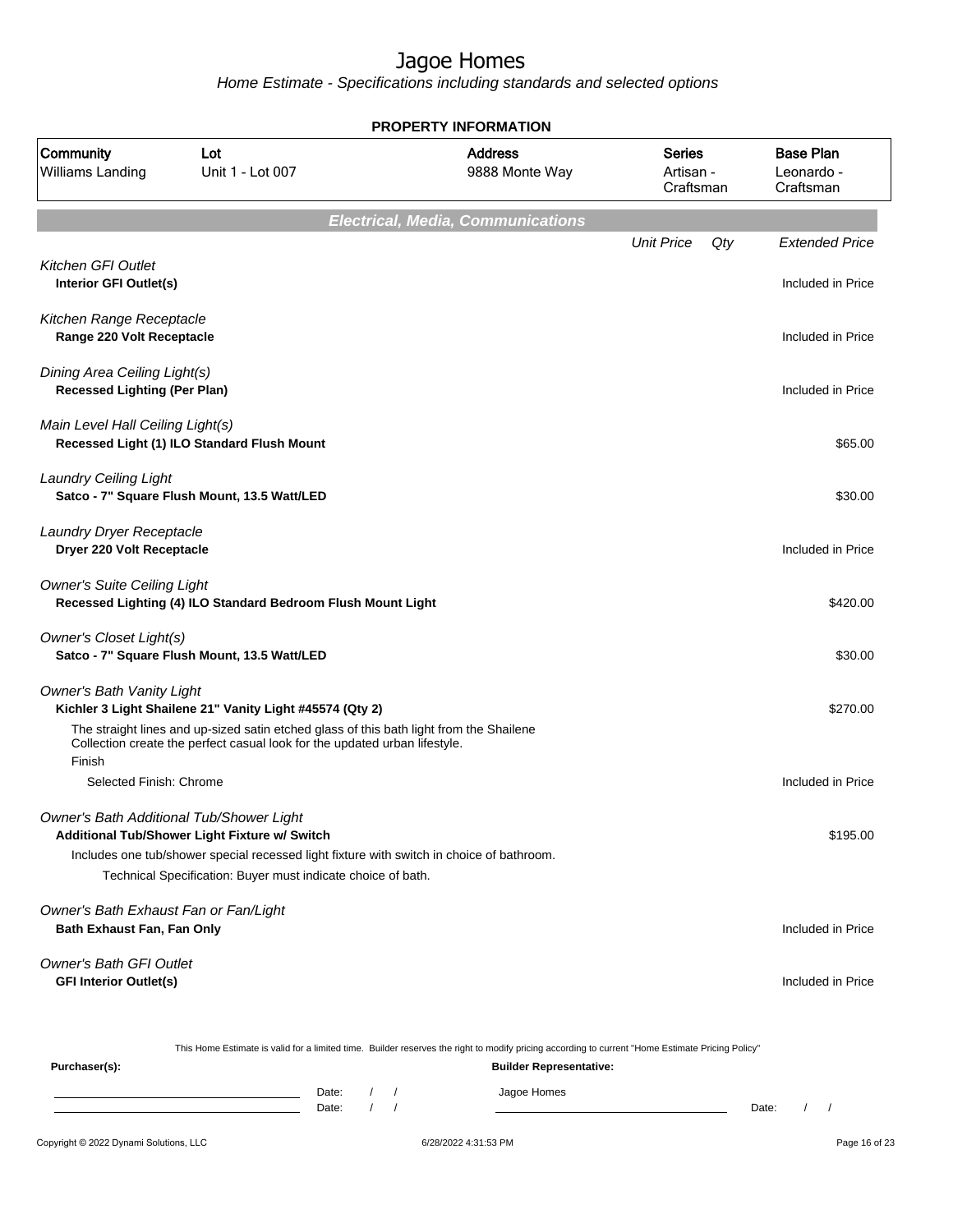Home Estimate - Specifications including standards and selected options

|                                                                        |                                                                                                                                                                       | <b>PROPERTY INFORMATION</b>                                                                                                                      |                                         |                                             |
|------------------------------------------------------------------------|-----------------------------------------------------------------------------------------------------------------------------------------------------------------------|--------------------------------------------------------------------------------------------------------------------------------------------------|-----------------------------------------|---------------------------------------------|
| Community<br>Williams Landing                                          | Lot<br>Unit 1 - Lot 007                                                                                                                                               | <b>Address</b><br>9888 Monte Way                                                                                                                 | <b>Series</b><br>Artisan -<br>Craftsman | <b>Base Plan</b><br>Leonardo -<br>Craftsman |
|                                                                        |                                                                                                                                                                       | <b>Electrical, Media, Communications</b>                                                                                                         |                                         |                                             |
|                                                                        |                                                                                                                                                                       |                                                                                                                                                  | <b>Unit Price</b><br>Qty                | <b>Extended Price</b>                       |
| <b>Bedroom 2 Ceiling Light</b><br>Flush Mount Light - 3 Bulb<br>Finish |                                                                                                                                                                       |                                                                                                                                                  |                                         | Included in Price                           |
|                                                                        | Selected Finish: Brushed Nickel                                                                                                                                       |                                                                                                                                                  |                                         | Included in Price                           |
| Bedroom 2 Closet Light<br>Flush Mount Light - 2 Bulb                   |                                                                                                                                                                       |                                                                                                                                                  |                                         | Included in Price                           |
| Finish                                                                 |                                                                                                                                                                       |                                                                                                                                                  |                                         |                                             |
|                                                                        | Selected Finish: Brushed Nickel                                                                                                                                       |                                                                                                                                                  |                                         | Included in Price                           |
| <b>Bedroom 3 Ceiling Light</b><br>Flush Mount Light - 3 Bulb           |                                                                                                                                                                       |                                                                                                                                                  |                                         | Included in Price                           |
| Finish                                                                 | Selected Finish: Brushed Nickel                                                                                                                                       |                                                                                                                                                  |                                         | Included in Price                           |
| Bedroom 3 Closet Light<br>Flush Mount Light - 2 Bulb<br>Finish         |                                                                                                                                                                       |                                                                                                                                                  |                                         | Included in Price                           |
|                                                                        | Selected Finish: Brushed Nickel                                                                                                                                       |                                                                                                                                                  |                                         | Included in Price                           |
| Bath 2 Vanity Light                                                    | Kichler 3 Light Shailene 21" Vanity Light #45574                                                                                                                      |                                                                                                                                                  |                                         | \$110.00                                    |
| Finish                                                                 | The straight lines and up-sized satin etched glass of this bath light from the Shailene<br>Collection create the perfect casual look for the updated urban lifestyle. |                                                                                                                                                  |                                         |                                             |
| Selected Finish: Chrome                                                |                                                                                                                                                                       |                                                                                                                                                  |                                         | Included in Price                           |
| Bath 2 Additional Tub/Shower Light                                     | Additional Tub/Shower Light Fixture w/ Switch                                                                                                                         |                                                                                                                                                  |                                         | \$195.00                                    |
|                                                                        | Includes one tub/shower special recessed light fixture with switch in choice of bathroom.                                                                             |                                                                                                                                                  |                                         |                                             |
|                                                                        | Technical Specification: Buyer must indicate choice of bath.                                                                                                          |                                                                                                                                                  |                                         |                                             |
| Bath 2 Exhaust Fan or Fan/Light<br>Bath Exhaust Fan, Fan Only          |                                                                                                                                                                       |                                                                                                                                                  |                                         | Included in Price                           |
| <b>Bath 2 GFI Outlet</b><br>Interior GFI Outlet(s)                     |                                                                                                                                                                       |                                                                                                                                                  |                                         | Included in Price                           |
| Garage Ceiling Light(s)<br>Keyless (2)                                 |                                                                                                                                                                       |                                                                                                                                                  |                                         | Included in Price                           |
|                                                                        |                                                                                                                                                                       | This Home Estimate is valid for a limited time. Builder reserves the right to modify pricing according to current "Home Estimate Pricing Policy" |                                         |                                             |
| Purchaser(s):                                                          |                                                                                                                                                                       | <b>Builder Representative:</b>                                                                                                                   |                                         |                                             |

Date: / / Jagoe Homes<br>Date: / / Jagoe Homes Date: / / Date: / /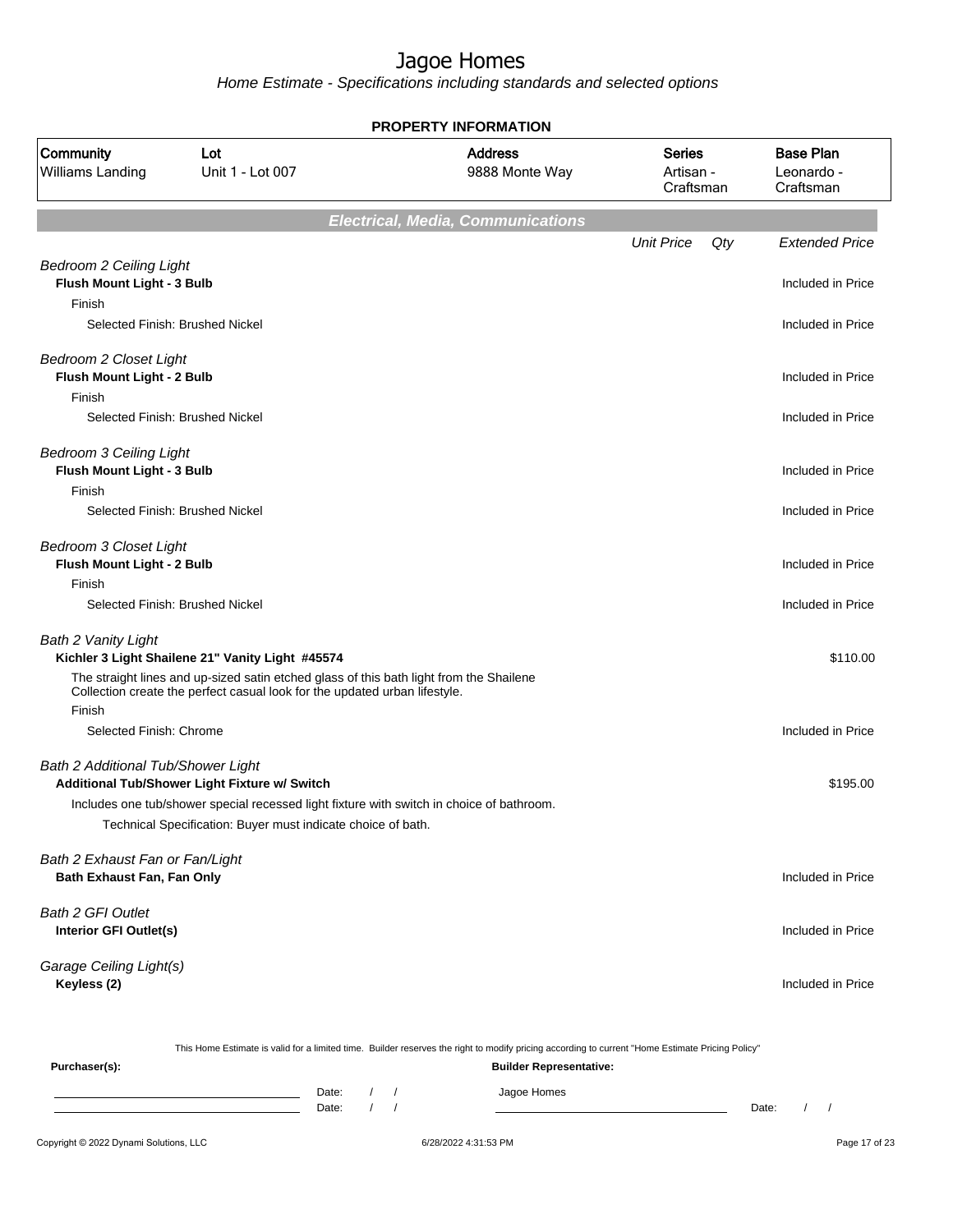Home Estimate - Specifications including standards and selected options

|                                                                       |                                                                                                                                                                                                                                                                                                                                            | <b>PROPERTY INFORMATION</b>              |                                         |     |                                             |
|-----------------------------------------------------------------------|--------------------------------------------------------------------------------------------------------------------------------------------------------------------------------------------------------------------------------------------------------------------------------------------------------------------------------------------|------------------------------------------|-----------------------------------------|-----|---------------------------------------------|
| Community<br>Williams Landing                                         | Lot<br>Unit 1 - Lot 007                                                                                                                                                                                                                                                                                                                    | <b>Address</b><br>9888 Monte Way         | <b>Series</b><br>Artisan -<br>Craftsman |     | <b>Base Plan</b><br>Leonardo -<br>Craftsman |
|                                                                       |                                                                                                                                                                                                                                                                                                                                            | <b>Electrical, Media, Communications</b> |                                         |     |                                             |
|                                                                       |                                                                                                                                                                                                                                                                                                                                            |                                          | <b>Unit Price</b>                       | Qty | <b>Extended Price</b>                       |
| Garage Opener<br><b>Garage Door Opener Pre-Wire</b>                   |                                                                                                                                                                                                                                                                                                                                            |                                          |                                         |     | Included in Price                           |
| Garage Exterior Light                                                 | Coach Light Kichler #49926 BKT Capanna                                                                                                                                                                                                                                                                                                     |                                          |                                         |     | Included in Price                           |
|                                                                       | The 16" 1-light outdoor wall light from the Capanna™ collection features waterfall glass.                                                                                                                                                                                                                                                  |                                          |                                         |     |                                             |
| Height: 16.00"                                                        | Technical Specification: Width: 10.50"                                                                                                                                                                                                                                                                                                     |                                          |                                         |     |                                             |
| Finish                                                                | Selected Finish: Textured Black                                                                                                                                                                                                                                                                                                            |                                          |                                         |     | Included in Price                           |
|                                                                       |                                                                                                                                                                                                                                                                                                                                            |                                          |                                         |     |                                             |
| <b>Outside Retreat Light</b><br>Exterior Kichler Light #49924 Capanna |                                                                                                                                                                                                                                                                                                                                            |                                          |                                         |     | Included in Price                           |
|                                                                       | The 10.25" 1-light outdoor wall light from the Capanna(TM) collection gives the classic<br>lantern light a linear update. A textured black finish and squared edges, including a capstone<br>finial, combine with artful waterfall glass to create a style that works on homes with modern,<br>transitional or arts & crafts architecture. |                                          |                                         |     |                                             |
| 6.50W X 10.25H                                                        |                                                                                                                                                                                                                                                                                                                                            |                                          |                                         |     |                                             |
| Finish                                                                |                                                                                                                                                                                                                                                                                                                                            |                                          |                                         |     |                                             |
|                                                                       | Selected Finish: Black Textured                                                                                                                                                                                                                                                                                                            |                                          |                                         |     | Included in Price                           |
| <b>Attic Light</b>                                                    |                                                                                                                                                                                                                                                                                                                                            |                                          |                                         |     |                                             |
| <b>Attic Lights Keyless</b>                                           |                                                                                                                                                                                                                                                                                                                                            |                                          |                                         |     | Included in Price                           |
| <b>Front Door Doorbell Button</b>                                     |                                                                                                                                                                                                                                                                                                                                            |                                          |                                         |     |                                             |
| <b>Doorbell Button at Front Door</b>                                  |                                                                                                                                                                                                                                                                                                                                            |                                          |                                         |     | Included in Price                           |
| <b>Front Door Door Chime</b>                                          |                                                                                                                                                                                                                                                                                                                                            |                                          |                                         |     |                                             |
| Door Chime                                                            |                                                                                                                                                                                                                                                                                                                                            |                                          |                                         |     | Included in Price                           |
|                                                                       | <b>Entire Home - Electrical Outlets and Switches</b>                                                                                                                                                                                                                                                                                       |                                          |                                         |     |                                             |
|                                                                       | Electrical Outlets & Switches per Plan & Code                                                                                                                                                                                                                                                                                              |                                          |                                         |     | Included in Price                           |
| Color                                                                 |                                                                                                                                                                                                                                                                                                                                            |                                          |                                         |     |                                             |
| Selected Color: White                                                 |                                                                                                                                                                                                                                                                                                                                            |                                          |                                         |     | Included in Price                           |
|                                                                       | Entire Home - Cable TV/Phone Outlets (Qty 6 Total)                                                                                                                                                                                                                                                                                         |                                          |                                         |     |                                             |
| <b>Cable TV Outlets, RG6 wire</b>                                     |                                                                                                                                                                                                                                                                                                                                            |                                          |                                         | 5   | Included in Price                           |
| <b>Telephone Interior Jacks</b>                                       |                                                                                                                                                                                                                                                                                                                                            |                                          |                                         |     | \$0.00                                      |
|                                                                       | Entire Home - Braced and Wired for Future Ceiling Fan at Existing Ceiling Light                                                                                                                                                                                                                                                            |                                          |                                         |     |                                             |
|                                                                       | Light Location Braced and Wired for Future Ceiling Fan                                                                                                                                                                                                                                                                                     |                                          | \$115.00                                | 2   | \$230.00                                    |
|                                                                       |                                                                                                                                                                                                                                                                                                                                            |                                          |                                         |     |                                             |

This Home Estimate is valid for a limited time. Builder reserves the right to modify pricing according to current "Home Estimate Pricing Policy"

| Purchaser(s): |                |  | <b>Builder Representative:</b> |       |  |
|---------------|----------------|--|--------------------------------|-------|--|
|               | Date:<br>Date: |  | Jagoe Homes                    | Date: |  |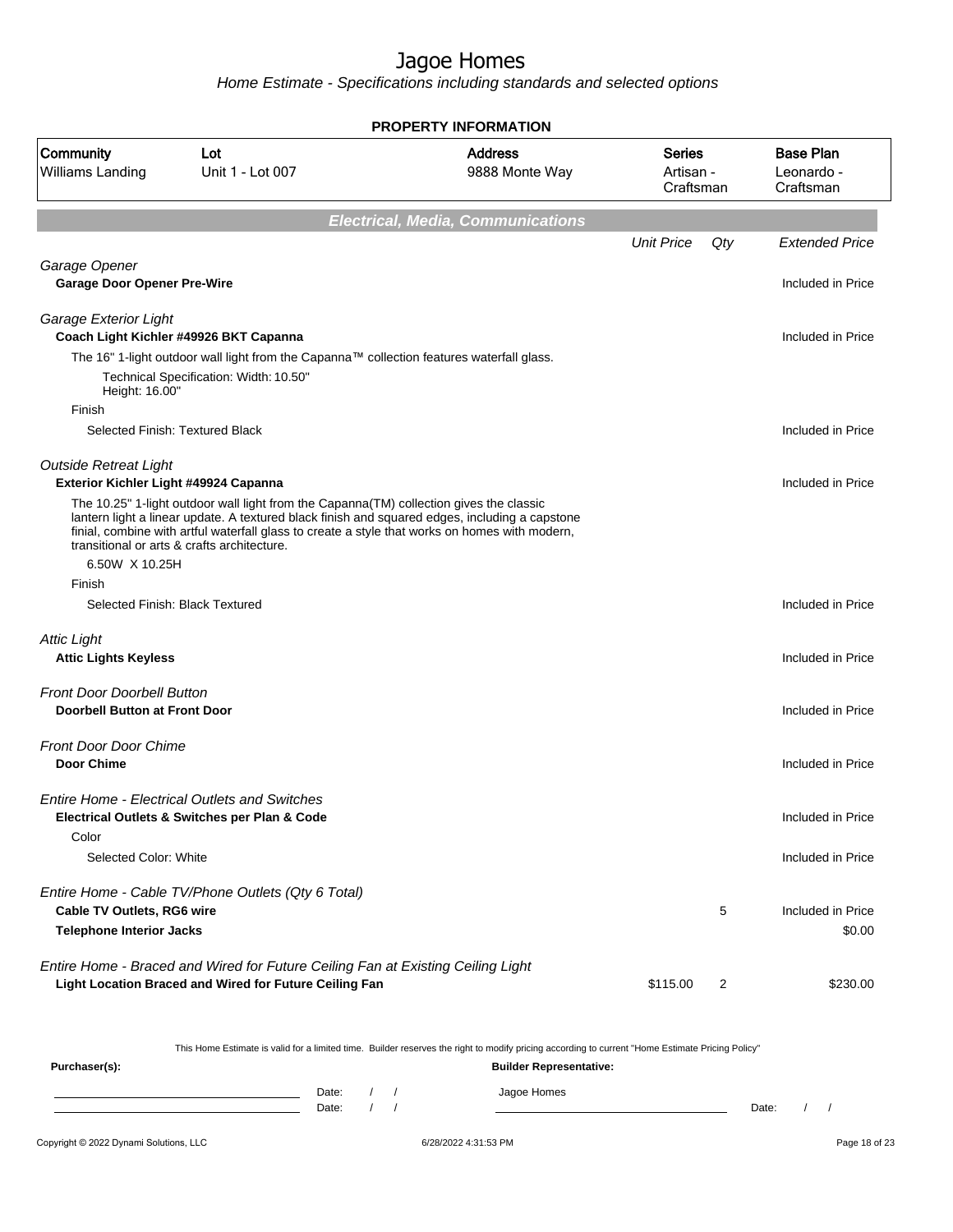| Community<br>Williams Landing                                               | Lot<br>Unit 1 - Lot 007                                                                                                                                                | <b>Address</b><br>9888 Monte Way                                                                                                                                                   | <b>Series</b><br>Artisan -<br>Craftsman |     | <b>Base Plan</b><br>Leonardo -<br>Craftsman |
|-----------------------------------------------------------------------------|------------------------------------------------------------------------------------------------------------------------------------------------------------------------|------------------------------------------------------------------------------------------------------------------------------------------------------------------------------------|-----------------------------------------|-----|---------------------------------------------|
|                                                                             |                                                                                                                                                                        | <b>Electrical, Media, Communications</b>                                                                                                                                           |                                         |     |                                             |
|                                                                             | Entire Home - Braced and Wired for Future Ceiling Fan at Existing Ceiling Light<br>Includes addition of bracing and box for ceiling fan addition with a switch         |                                                                                                                                                                                    | <b>Unit Price</b>                       | Qty | <b>Extended Price</b>                       |
| <b>Comments: Bedrooms</b>                                                   |                                                                                                                                                                        |                                                                                                                                                                                    |                                         |     |                                             |
| Fan                                                                         | Entire Home - Braced and Wired for Future Ceiling Fan with Switch<br>Light Outlet with 2 Switches, Capped with Plate Cover, Braced & Wired for Future Ceiling          |                                                                                                                                                                                    |                                         |     | \$200.00                                    |
| <b>Comments: Owners</b>                                                     |                                                                                                                                                                        |                                                                                                                                                                                    |                                         |     |                                             |
| <b>Entire Home Electrical Service</b><br><b>Electrical Service 200 AMP</b>  | Includes 200 AMP electric service upgrade for the entire house.                                                                                                        |                                                                                                                                                                                    |                                         |     | Included in Price                           |
|                                                                             |                                                                                                                                                                        |                                                                                                                                                                                    |                                         |     |                                             |
| <b>Exterior Electrical Service</b><br><b>Electrical Service Underground</b> |                                                                                                                                                                        |                                                                                                                                                                                    |                                         |     | Included in Price                           |
| <b>Smoke Detectors</b><br>Smoke Detectors, per plan                         |                                                                                                                                                                        |                                                                                                                                                                                    |                                         |     | Included in Price                           |
| Carbon Monoxide Detectors<br>Carbon Monoxide Detectors, per plan            |                                                                                                                                                                        |                                                                                                                                                                                    |                                         |     | Included in Price                           |
|                                                                             |                                                                                                                                                                        | <b>HVAC</b>                                                                                                                                                                        |                                         |     |                                             |
|                                                                             |                                                                                                                                                                        |                                                                                                                                                                                    | <b>Unit Price</b>                       | Qty | <b>Extended Price</b>                       |
| <b>Entire Home Air Conditioner</b><br>14 Seer Air Conditioning System       | Up to 14 Seer Air Conditioning System                                                                                                                                  |                                                                                                                                                                                    |                                         |     | Included in Price                           |
| <b>Entire Home Furnace</b>                                                  | 92% Plus High Efficiency Gas Home Furnace<br>Includes 92% plus high efficiency gas home furnace<br>Builder makes no guarantee with respect to heating and cooling cost |                                                                                                                                                                                    |                                         |     | Included in Price                           |
| <b>Entire Home Furnace Filter</b><br>Aprilaire Model 2000 Series Air Filter |                                                                                                                                                                        |                                                                                                                                                                                    |                                         |     | Included in Price                           |
| <b>Entire Home Thermostat</b><br><b>Programmable Thermostat</b>             |                                                                                                                                                                        |                                                                                                                                                                                    |                                         |     | Included in Price                           |
| <b>Indoor Air Quality</b><br>Honeywell Fresh Air Ventilation System         |                                                                                                                                                                        |                                                                                                                                                                                    |                                         |     | Included in Price                           |
| Purchaser(s):                                                               |                                                                                                                                                                        | This Home Estimate is valid for a limited time. Builder reserves the right to modify pricing according to current "Home Estimate Pricing Policy"<br><b>Builder Representative:</b> |                                         |     |                                             |
|                                                                             | Date:<br>the control of the control of the control of the                                                                                                              | Jagoe Homes<br>$\sqrt{ }$                                                                                                                                                          |                                         |     |                                             |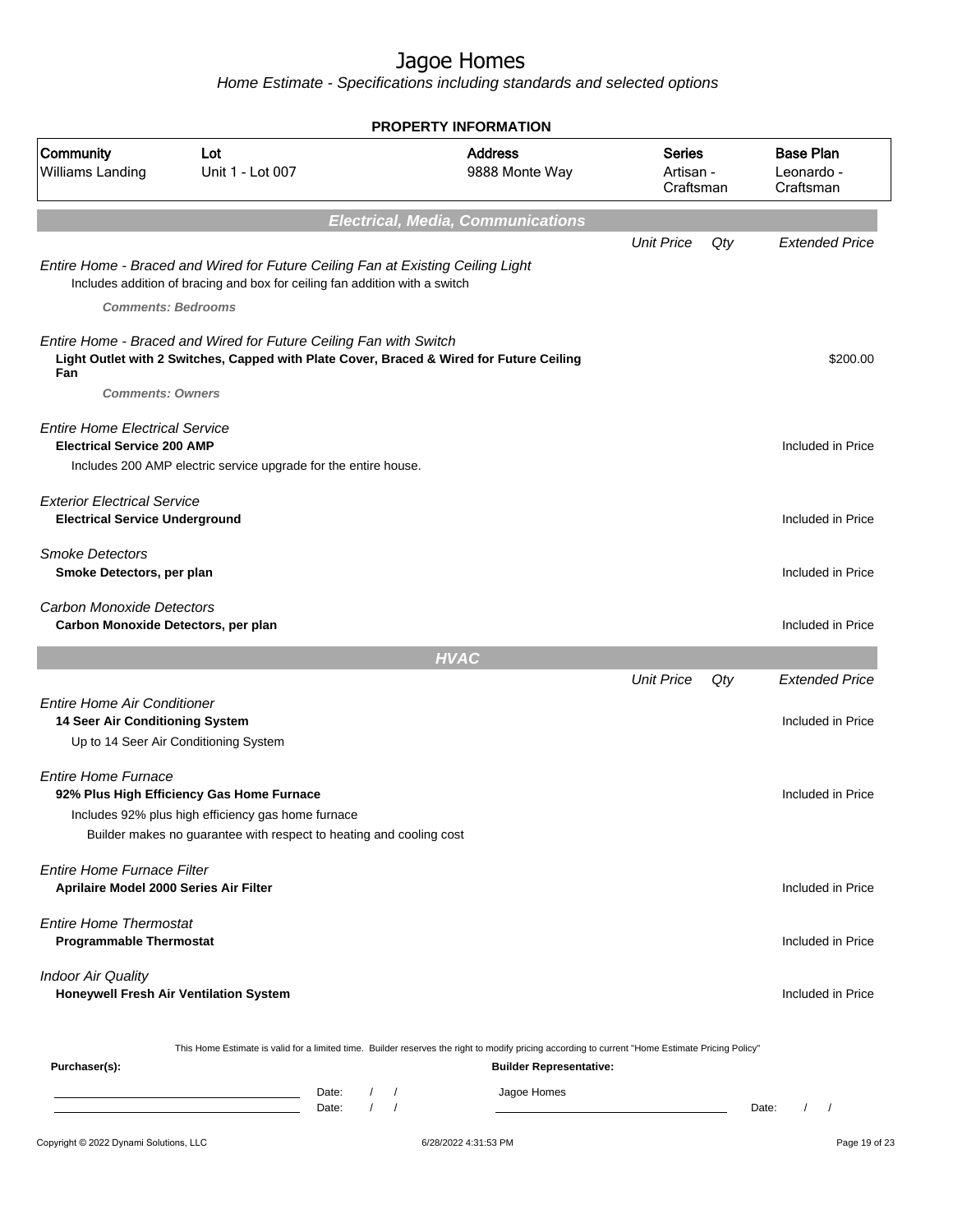|                                                                               |                                                                                                                                                                                                     | <b>PROPERTY INFORMATION</b>      |                                         |     |                                             |
|-------------------------------------------------------------------------------|-----------------------------------------------------------------------------------------------------------------------------------------------------------------------------------------------------|----------------------------------|-----------------------------------------|-----|---------------------------------------------|
| Community<br><b>Williams Landing</b>                                          | Lot<br>Unit 1 - Lot 007                                                                                                                                                                             | <b>Address</b><br>9888 Monte Way | <b>Series</b><br>Artisan -<br>Craftsman |     | <b>Base Plan</b><br>Leonardo -<br>Craftsman |
|                                                                               |                                                                                                                                                                                                     | <b>HVAC</b>                      |                                         |     |                                             |
|                                                                               |                                                                                                                                                                                                     |                                  | <b>Unit Price</b>                       | Qty | <b>Extended Price</b>                       |
| <b>Entire Home Duct System</b><br><b>Flexible Duct</b>                        |                                                                                                                                                                                                     |                                  |                                         |     | Included in Price                           |
| Entire Home Return Air<br><b>Multiple Return Air Vents</b>                    | One Return per Bedroom & One Central Return                                                                                                                                                         |                                  |                                         |     | Included in Price                           |
| Laundry Dryer Vent<br><b>Dryer Vent Vented to Outside</b>                     |                                                                                                                                                                                                     |                                  |                                         |     | Included in Price                           |
|                                                                               |                                                                                                                                                                                                     | <b>Floor Coverings</b>           |                                         |     |                                             |
|                                                                               |                                                                                                                                                                                                     |                                  | <b>Unit Price</b>                       | Qty | <b>Extended Price</b>                       |
| <b>Entire Home Flooring</b><br>Mohawk Carpet   Top Card II                    | Our Proven Performer, Top Card II, offers colorfast and consistent solution dyed Everstrand<br>polyester fiber with a 15 yr Manufacturer Warranty.                                                  |                                  |                                         |     | Included in Price                           |
| Color<br>Selected Color: 942 Elephant                                         |                                                                                                                                                                                                     |                                  |                                         |     | Included in Price                           |
| <b>Entire Home Carpet Pad</b><br>6# Carpet Pad                                |                                                                                                                                                                                                     |                                  |                                         |     | Included in Price                           |
| <b>Owner's Bedroom Flooring</b><br><b>Mohawk Arrington Luxury Vinyl Plank</b> | Mohawk's Arrington offers a water-resistant construction, comfort underfoot, and high<br>resistance to dents and scratches in a hardwood look.                                                      |                                  |                                         |     | \$460.00                                    |
| Color                                                                         |                                                                                                                                                                                                     |                                  |                                         |     |                                             |
| <b>Direction</b>                                                              | Selected Color: Gotham Gray AP896                                                                                                                                                                   |                                  |                                         |     | Included in Price                           |
|                                                                               | Selected Direction: Front to Back                                                                                                                                                                   |                                  |                                         |     | Included in Price                           |
| <b>Mohawk Arrington Luxury Vinyl Plank</b>                                    | Foyer/Bath 2/Kit/Dining/Family Room/Halls/Laundry<br>Mohawk's Arrington offers a water-resistant construction, comfort underfoot, and high<br>resistance to dents and scratches in a hardwood look. |                                  |                                         |     | Included in Price                           |
| Color                                                                         |                                                                                                                                                                                                     |                                  |                                         |     | Included in Price                           |
| Direction                                                                     | Selected Color: Gotham Gray AP896                                                                                                                                                                   |                                  |                                         |     |                                             |
|                                                                               | Selected Direction: Front to Back                                                                                                                                                                   |                                  |                                         |     | Included in Price                           |

| This Home Estimate is valid for a limited time. Builder reserves the right to modify pricing according to current "Home Estimate Pricing Policy" |                                |       |  |  |             |       |  |  |
|--------------------------------------------------------------------------------------------------------------------------------------------------|--------------------------------|-------|--|--|-------------|-------|--|--|
| Purchaser(s):                                                                                                                                    | <b>Builder Representative:</b> |       |  |  |             |       |  |  |
|                                                                                                                                                  |                                | Date: |  |  | Jagoe Homes |       |  |  |
|                                                                                                                                                  |                                | Date: |  |  |             | Date: |  |  |
|                                                                                                                                                  |                                |       |  |  |             |       |  |  |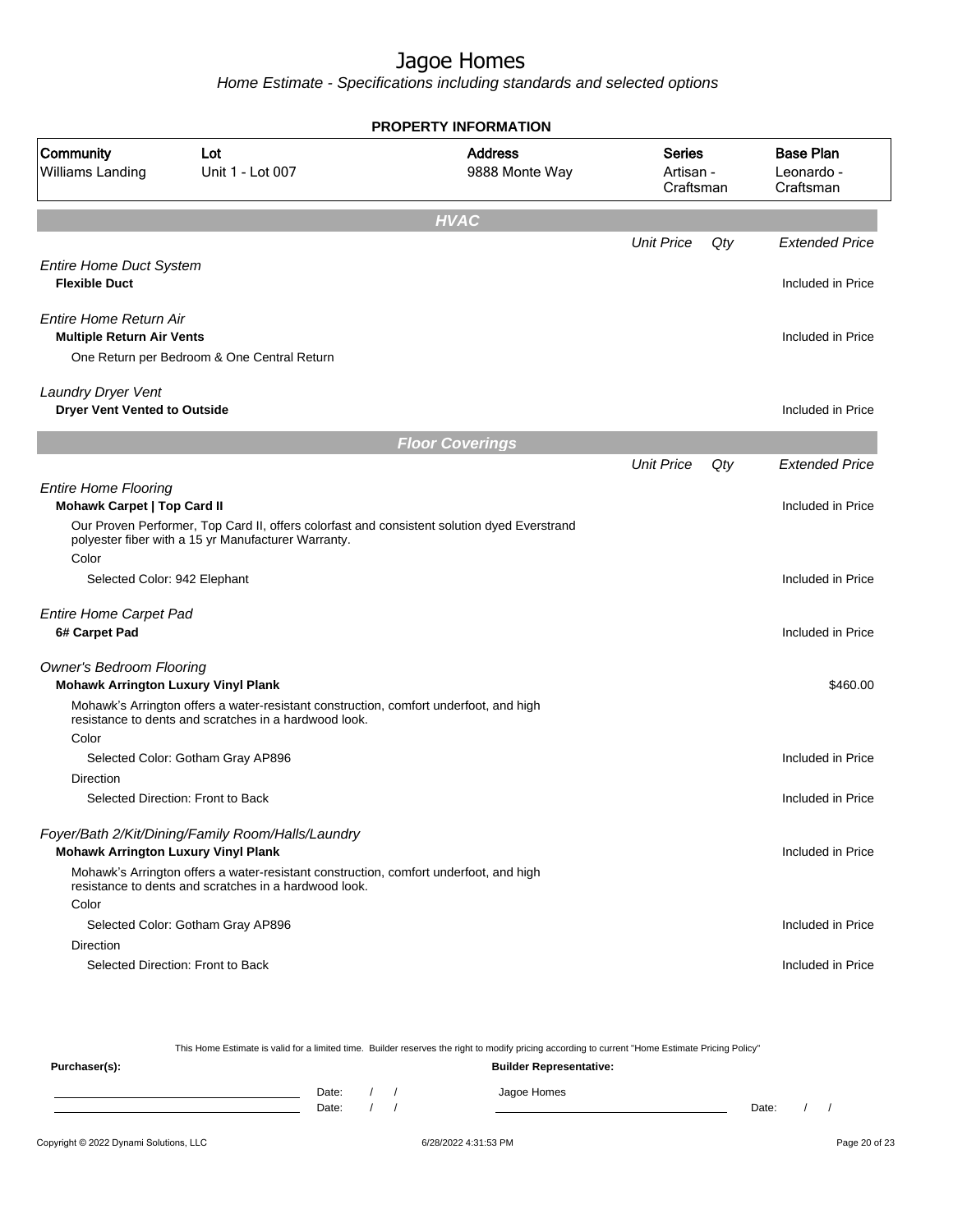|                                                                            |                                                                                                                                                | <b>PROPERTY INFORMATION</b>                                                                                                                      |                                         |     |                                             |
|----------------------------------------------------------------------------|------------------------------------------------------------------------------------------------------------------------------------------------|--------------------------------------------------------------------------------------------------------------------------------------------------|-----------------------------------------|-----|---------------------------------------------|
| Community<br>Williams Landing                                              | Lot<br>Unit 1 - Lot 007                                                                                                                        | <b>Address</b><br>9888 Monte Way                                                                                                                 | <b>Series</b><br>Artisan -<br>Craftsman |     | <b>Base Plan</b><br>Leonardo -<br>Craftsman |
|                                                                            |                                                                                                                                                | <b>Floor Coverings</b>                                                                                                                           |                                         |     |                                             |
|                                                                            |                                                                                                                                                |                                                                                                                                                  | <b>Unit Price</b>                       | Qty | <b>Extended Price</b>                       |
| <b>Owner's Bath Flooring</b><br><b>Mohawk Arrington Luxury Vinyl Plank</b> |                                                                                                                                                |                                                                                                                                                  |                                         |     | Included in Price                           |
|                                                                            | Mohawk's Arrington offers a water-resistant construction, comfort underfoot, and high<br>resistance to dents and scratches in a hardwood look. |                                                                                                                                                  |                                         |     |                                             |
| Color                                                                      | Selected Color: Gotham Gray AP896                                                                                                              |                                                                                                                                                  |                                         |     | Included in Price                           |
| <b>Direction</b>                                                           |                                                                                                                                                |                                                                                                                                                  |                                         |     |                                             |
|                                                                            | Selected Direction: Front to Back                                                                                                              |                                                                                                                                                  |                                         |     | Included in Price                           |
|                                                                            |                                                                                                                                                | <b>Shelving</b>                                                                                                                                  |                                         |     |                                             |
|                                                                            |                                                                                                                                                |                                                                                                                                                  | <b>Unit Price</b>                       | Qty | <b>Extended Price</b>                       |
| <b>Owner's Closet Shelf &amp; Rod</b>                                      |                                                                                                                                                |                                                                                                                                                  |                                         |     |                                             |
|                                                                            | Closet Shelf 12" Shelf & Rod - 2 Runs Width of Closet - Supported 2'0" O.C. Vented                                                             |                                                                                                                                                  |                                         |     | Included in Price                           |
| Long Garment Hanging                                                       |                                                                                                                                                |                                                                                                                                                  |                                         |     |                                             |
|                                                                            | Selected Long Garment Hanging: None                                                                                                            |                                                                                                                                                  |                                         |     | Included in Price                           |
| Standard Hanging                                                           | Selected Standard Hanging: Standard Hanging (42" & 84")                                                                                        |                                                                                                                                                  |                                         |     | Included in Price                           |
| Bedroom 2 Closet Shelf & Rod                                               | Closet Shelf 12" Shelf & Rod - 2 Runs Width of Closet - Supported 2'0" O.C. Vented                                                             |                                                                                                                                                  |                                         |     | Included in Price                           |
| Long Garment Hanging                                                       |                                                                                                                                                |                                                                                                                                                  |                                         |     |                                             |
|                                                                            | Selected Long Garment Hanging: None                                                                                                            |                                                                                                                                                  |                                         |     | Included in Price                           |
| Standard Hanging                                                           | Selected Standard Hanging: Standard Hanging (42" & 84")                                                                                        |                                                                                                                                                  |                                         |     | Included in Price                           |
|                                                                            |                                                                                                                                                |                                                                                                                                                  |                                         |     |                                             |
| Bedroom 3 Closet Shelf & Rod                                               | Closet Shelf 12" Shelf & Rod - 2 Runs Width of Closet - Supported 2'0" O.C. Vented                                                             |                                                                                                                                                  |                                         |     | Included in Price                           |
| Long Garment Hanging                                                       |                                                                                                                                                |                                                                                                                                                  |                                         |     | Included in Price                           |
| Standard Hanging                                                           | Selected Long Garment Hanging: None                                                                                                            |                                                                                                                                                  |                                         |     |                                             |
|                                                                            | Selected Standard Hanging: Standard Hanging (42" & 84")                                                                                        |                                                                                                                                                  |                                         |     | Included in Price                           |
| <b>Entire Home Storage Shelf</b>                                           | Storage Shelf 12" and 16" deep- Vented (per plan)                                                                                              |                                                                                                                                                  |                                         |     | Included in Price                           |
|                                                                            |                                                                                                                                                | <b>Foundations</b>                                                                                                                               |                                         |     |                                             |
|                                                                            |                                                                                                                                                |                                                                                                                                                  | <b>Unit Price</b>                       | Qty | <b>Extended Price</b>                       |
| <b>Entire Home Footing Size</b><br>16" Wide x 8" Deep, 3000 psi,           |                                                                                                                                                |                                                                                                                                                  |                                         |     | Included in Price                           |
|                                                                            |                                                                                                                                                | This Home Estimate is valid for a limited time. Builder reserves the right to modify pricing according to current "Home Estimate Pricing Policy" |                                         |     |                                             |
| Purchaser(s):                                                              | Date:<br><u> 1989 - Johann Barn, mars eta inperiodo</u>                                                                                        | <b>Builder Representative:</b><br>Jagoe Homes<br>$\prime$                                                                                        |                                         |     |                                             |
|                                                                            | $\prime$<br>Date:                                                                                                                              | $\prime$                                                                                                                                         |                                         |     | Date:                                       |
| Copyright © 2022 Dynami Solutions, LLC                                     |                                                                                                                                                | 6/28/2022 4:31:53 PM                                                                                                                             |                                         |     | Page 21 of 23                               |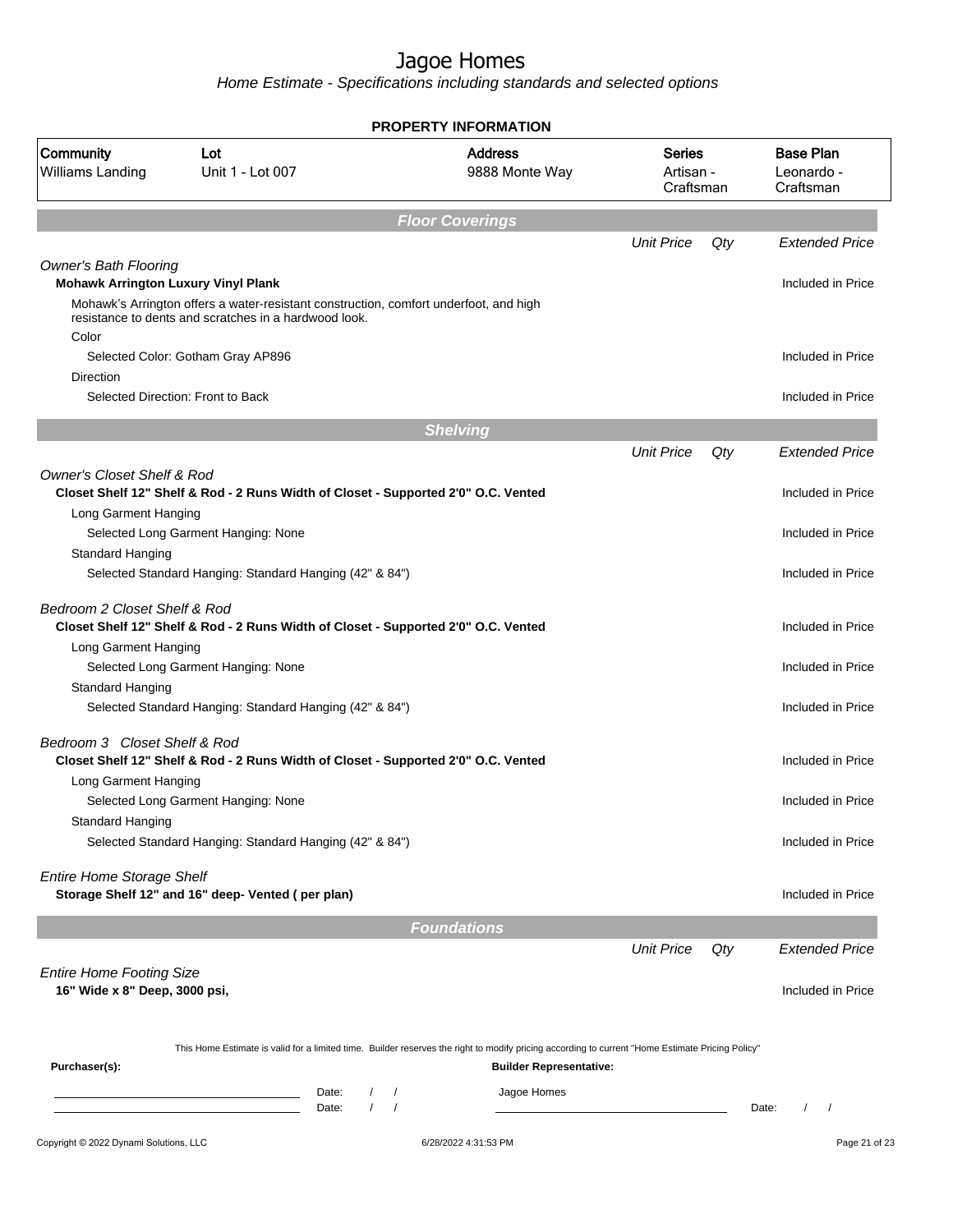|                                                                                                      |                                                                                                                                                  |                               | <b>PROPERTY INFORMATION</b>      |                                         |     |                                             |
|------------------------------------------------------------------------------------------------------|--------------------------------------------------------------------------------------------------------------------------------------------------|-------------------------------|----------------------------------|-----------------------------------------|-----|---------------------------------------------|
| Community<br>Williams Landing                                                                        | Lot<br>Unit 1 - Lot 007                                                                                                                          |                               | <b>Address</b><br>9888 Monte Way | <b>Series</b><br>Artisan -<br>Craftsman |     | <b>Base Plan</b><br>Leonardo -<br>Craftsman |
|                                                                                                      |                                                                                                                                                  | <b>Framing</b>                |                                  |                                         |     |                                             |
| Entire Home 2 x 4 Wall Studs<br>Studs 2 x 4 @ 16" oc, SPF Grade                                      |                                                                                                                                                  |                               |                                  | <b>Unit Price</b>                       | Qty | <b>Extended Price</b><br>Included in Price  |
|                                                                                                      |                                                                                                                                                  |                               |                                  |                                         |     |                                             |
| Entire Home 2 x 6 Wall Studs                                                                         | Studs 2 x 6 @ 24" oc, SPF Grade (Per Plan)                                                                                                       |                               |                                  |                                         |     | Included in Price                           |
| <b>Entire Home Exterior Wall Sheathing</b>                                                           | Exterior Wall Sheathing (7/16" OSB &/or 1/2" Styrofoam)                                                                                          |                               |                                  |                                         |     | Included in Price                           |
| Entire Home Exterior Wall House Wrap<br><b>Exterior Wall Covering House Wrap</b>                     |                                                                                                                                                  |                               |                                  |                                         |     | Included in Price                           |
| <b>Entire Home Foundation Plates</b><br>Foundation Plates treated yellow pine                        |                                                                                                                                                  |                               |                                  |                                         |     | Included in Price                           |
| Main Level Ceiling Heights<br>Interior Flat Ceiling Height 9'0"<br>Certain ceiling heights may vary. |                                                                                                                                                  |                               |                                  |                                         |     | Included in Price                           |
| Per Plan Roof Trusses<br><b>Roof Trusses</b>                                                         |                                                                                                                                                  |                               |                                  |                                         |     | Included in Price                           |
| <b>Roof Sheathing</b><br>Roof Sheathing 7/16" OSB                                                    |                                                                                                                                                  |                               |                                  |                                         |     | Included in Price                           |
|                                                                                                      |                                                                                                                                                  | <b>Landscaping &amp; Yard</b> |                                  |                                         |     |                                             |
|                                                                                                      |                                                                                                                                                  |                               |                                  | <b>Unit Price</b>                       | Qty | <b>Extended Price</b>                       |
| <b>Exterior Lawn Sod</b><br>Basins)                                                                  | Sod All of Yard, Fescue & Bluegrass (Excludes Areas with Brush & Trees & Retention                                                               |                               |                                  |                                         |     | Included in Price                           |
| Shrubs & Trees                                                                                       | Shrubs & Trees 5/18" shrubs, 3/3' upright shrubs, 1 tree and landscape mulch                                                                     |                               |                                  |                                         |     | Included in Price                           |
|                                                                                                      |                                                                                                                                                  | <b>Ventilation</b>            |                                  |                                         |     |                                             |
|                                                                                                      |                                                                                                                                                  |                               |                                  | <b>Unit Price</b>                       | Qty | <b>Extended Price</b>                       |
| <b>Bath Vent Fans</b><br><b>Bath Fans Vented to Exterior</b>                                         |                                                                                                                                                  |                               |                                  |                                         |     | Included in Price                           |
|                                                                                                      | Kitchen Range Hood or Microwave Hood Vent<br>Kitchen Range Hood or Microwave Hood Vented to Exterior                                             |                               |                                  |                                         |     | Included in Price                           |
| Purchaser(s):                                                                                        | This Home Estimate is valid for a limited time. Builder reserves the right to modify pricing according to current "Home Estimate Pricing Policy" |                               | <b>Builder Representative:</b>   |                                         |     |                                             |
|                                                                                                      | Date:<br>$\prime$<br>Date:                                                                                                                       | $\prime$<br>$\sqrt{ }$        | Jagoe Homes                      |                                         |     | $\prime$<br>Date:<br>$\prime$               |
| Copyright © 2022 Dynami Solutions, LLC                                                               |                                                                                                                                                  |                               | 6/28/2022 4:31:53 PM             |                                         |     | Page 22 of 23                               |